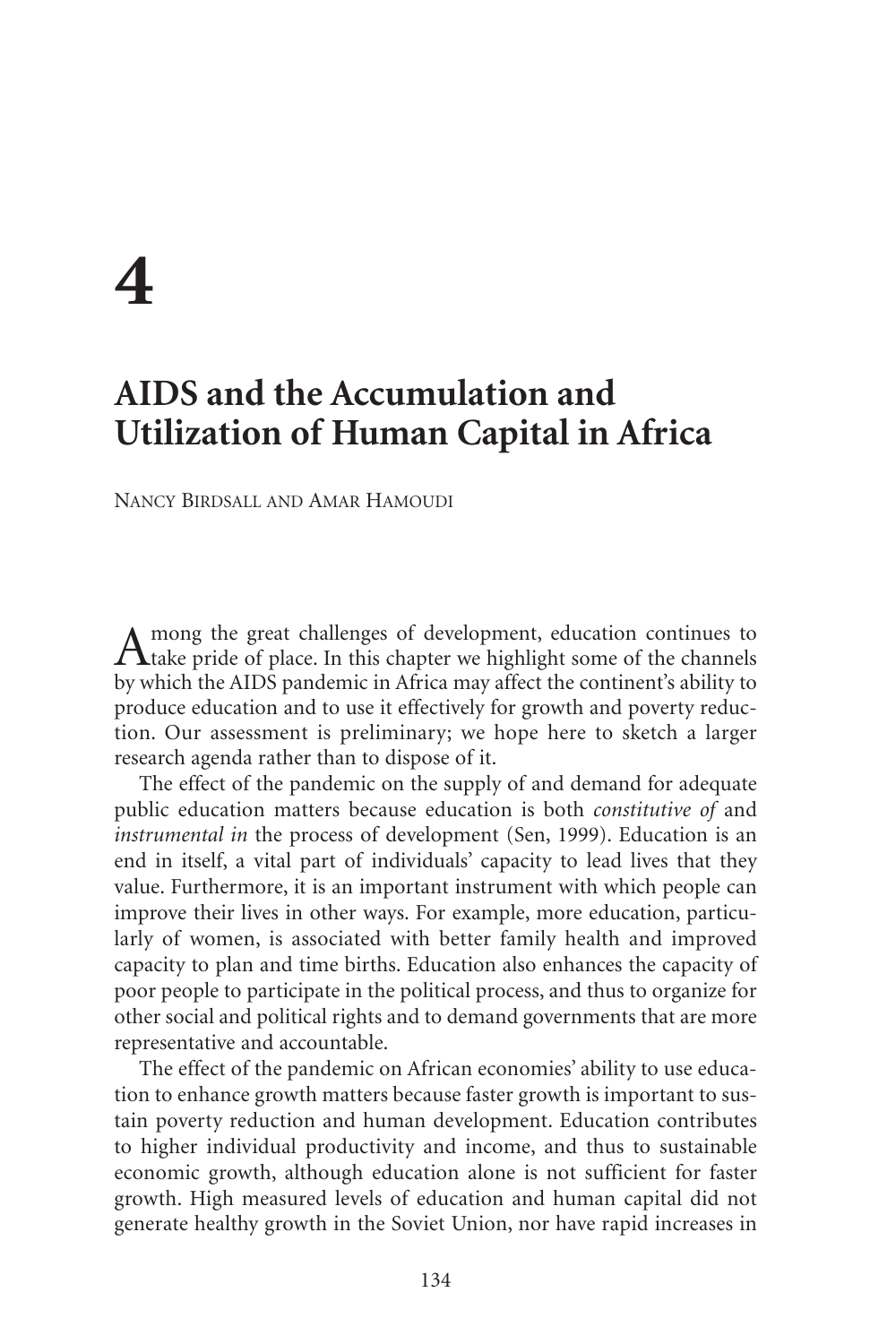average education done so in Egypt, Latin America, and much of sub-Saharan Africa in the last three decades. But microeconomic analyses demonstrate repeatedly the contribution of education to productivity at the individual, household, and farm and firm level.<sup>1</sup> Where the relationship between "more" education and faster growth has failed to materialize—both within countries and between countries (see, for example, Pritchett, 1999)—one or more of several difficulties may be responsible. First, "more" education is often assessed in terms of increasing public spending on education; but, if education systems are weak, more public spending may not translate into true increases in the human capital stock. Second, even where the human capital stock is increasing, problems in other policy spheres (including, for example, macroeconomic instability, civil unrest, or market distortions) may prevent these gains from being translated into economic growth.2 Third, it may be that as long as the existing stock of human capital remains below some threshold, modest increases are relatively ineffective in producing growth; indeed, the deficit between the existing stock and this threshold, combined with an adverse economic structure and low organizational and institutional capacity, could perpetuate a poverty trap (an issue to which we will return). The contribution of education to high and relatively equitable growth in much of East Asia over the last five decades, where educational systems were relatively high in quality and where market and other distortions were limited, provides the best counterexample on all these scores (Birdsall, Ross, and Sabot, 1995).

In addition to its effect on growth, education also affects the *distribution* of incomes; universal education is essential to creating the pattern of growth that is most likely to reduce poverty. For the poor, the human capital acquired through formal education is a critical economic asset that, once acquired, cannot be appropriated by others. At the societal level, edu-

<sup>&</sup>lt;sup>1</sup>Schultz (1961) first made this point; Schultz (1989) reviews the now-large microeconomic literature.

<sup>2</sup>In fact, various market distortions in developing countries typically keep the marginal private return, if not the average private return, high compared with that in industrial countries. In Egypt, for example, a policy of guaranteeing a public sector job to all secondary and university graduates ensured high marginal private returns, especially to higher education, but these returns were independent of the quality of education; of the actual productivity of people attributable to some combination of their human capital, their motivation, and complementary inputs on the job; and, of course, of whether or not a real demand existed for their skills in the public sector. The policy probably also reduced the demand for and the pressure on the educational system to achieve real gains in learning and skills as opposed to simply certifying graduates (Birdsall and O'Connell, 1999).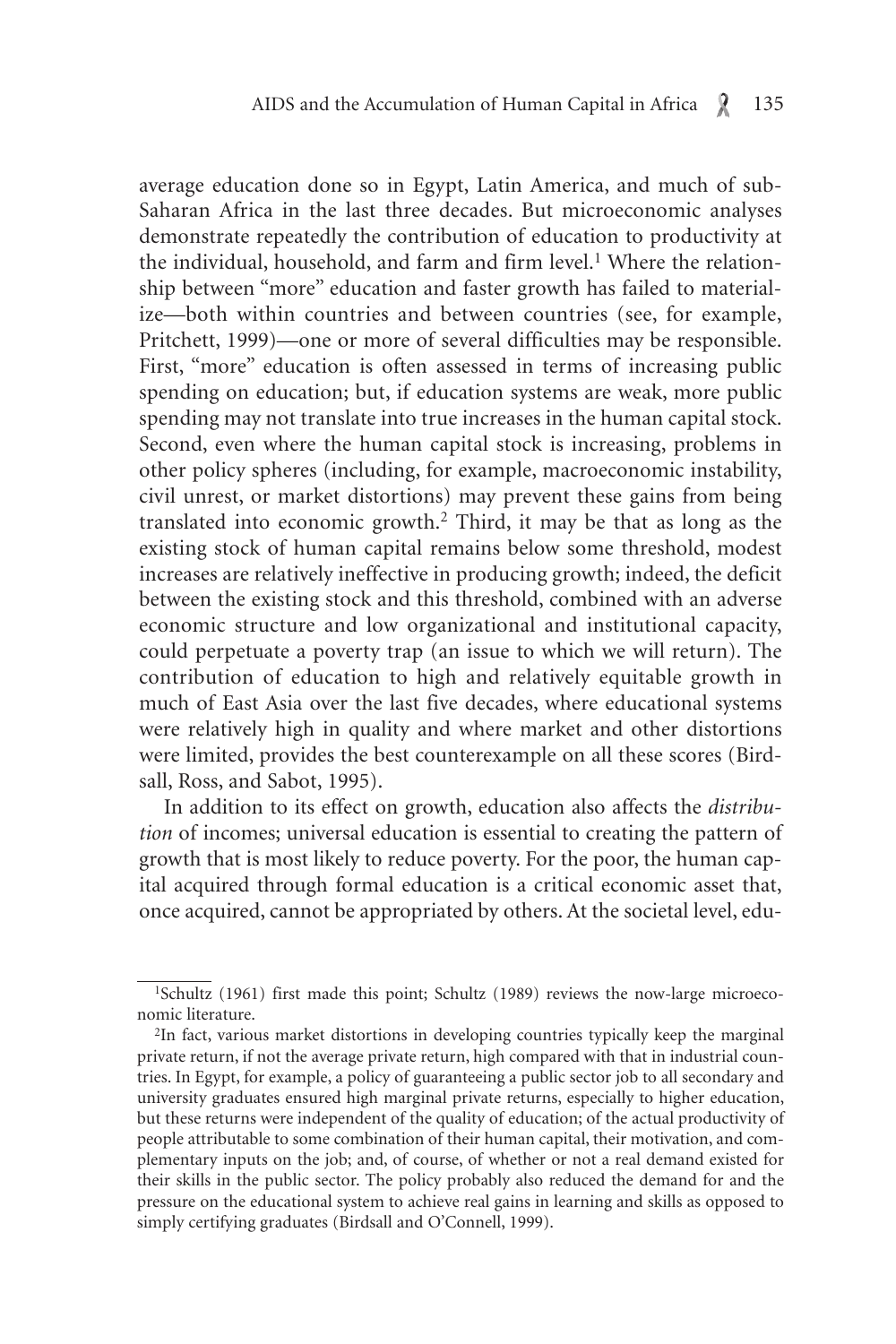

**Figure 4.1. Life Expectancy at Birth in Five Sub-Saharan African Countries** *(Years)*

Source: Data from World Bank (2004).

cation that is broadly shared contributes to a more equitable distribution of total wealth (including human capital wealth; Birdsall, 1999; Birdsall and Londoño, 1997) and thus ultimately to a more equitable distribution of opportunities and of income.

Prospects for accumulation and effective economic deployment of education in Africa have to be assessed against the backdrop of the ongoing HIV/AIDS epidemic. According to estimates by the Joint United Nations Programme on HIV/AIDS (UNAIDS), AIDS claimed the lives of about 2 million to 2.5 million adults and children in sub-Saharan Africa in 2003. Over the same period, an estimated 3 million Africans were newly infected with HIV; barring very dramatic increases in treatment coverage, almost all of these individuals will die over the next decade (UNAIDS, 2004). As the death toll from the epidemic has mounted, life expectancies across the continent have plummeted. In Zambia, for example, life expectancy at birth increased from 43 years to 51 years between 1962 and 1982, only to decline again from 50 years to 38 years between 1985 and 1999—a loss of over 20 years' progress in less than a decade (World Bank, 2001). Figure 4.1 shows some of the more dramatic declines in life expectancy among African countries over the past four decades. Economists and others have begun to focus attention on the likely effects of the epidemic on overall social welfare and material well-being. However, its more specific effects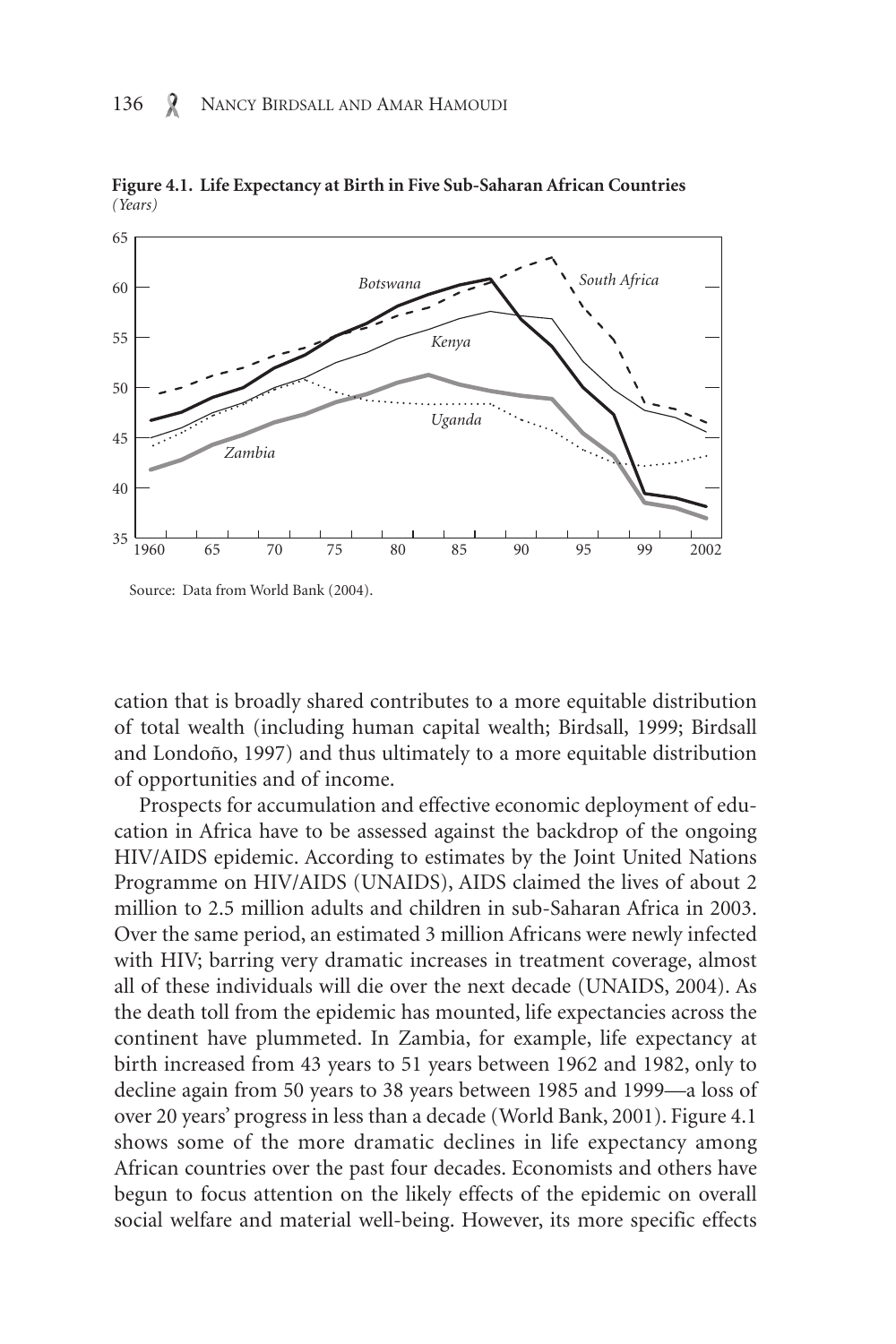

**Figure 4.2. Mean Years of Schooling by World Region** *(Years)*<sup>1</sup>

Source: Data from Barro and Lee (1996).

<sup>1</sup>Regional data are unweighted country averages for the population aged over 24 years.

on the supply of, demand for, and productive use of education have not been explicitly explored.

To be sure, the problem of Africa's small human capital stock predates the arrival of the epidemic. Figure 4.2 shows the evolution of one (very crude) measure of the region's human capital stock: average years of schooling attained among the general population aged 25 years and older. Although the rate of growth in human capital by this measure in sub-Saharan Africa picked up briefly in the late 1970s, the continent continues to lag behind other developing regions.

This chapter explores some of the ways in which the AIDS epidemic is likely to affect the rate of new human capital formation on both the supply and the demand sides, and the productivity of the existing human capital stock in Africa. We focus on four specific channels:

- The loss of millions of adults—among them tens of thousands of teachers—affects the rate at which education systems in Africa are able to train the next generation for any given cost and with any given quality.
- The foreshortening of time horizons attendant on these premature deaths reduces the expected lifetime private return to schooling and therefore may reduce demand for education. In addition, increasing household dependency ratios, as the children of AIDS victims are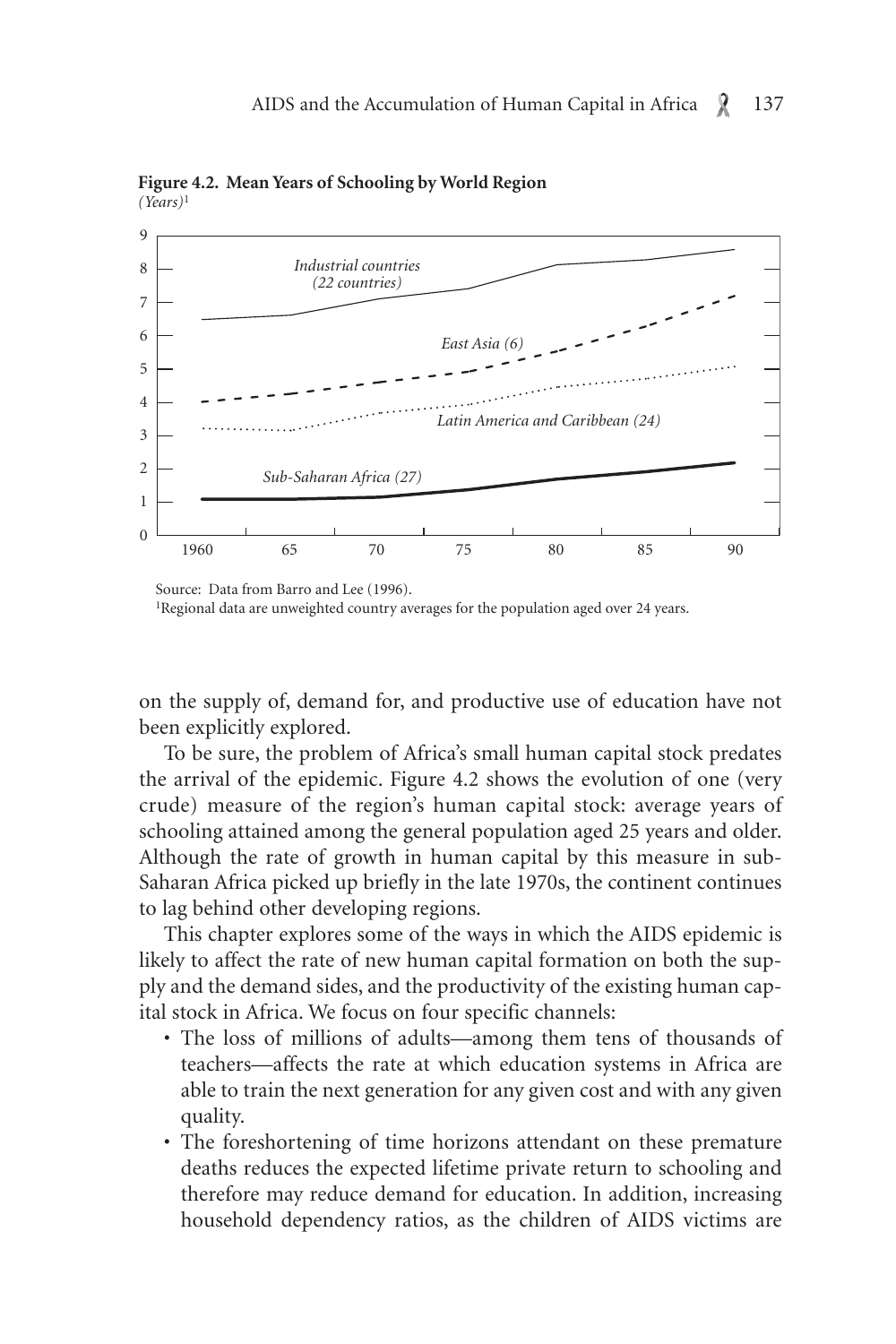transferred to the care of foster parents, may reduce the likelihood that children are enrolled in school.<sup>3</sup>

- The loss of so many already-educated people could reduce the social returns to skill among the educated people who survive, to the extent that there are positive externalities associated with a larger total stock of human capital. This could result in a smaller contribution of education to aggregate growth. In addition, if general human capital acquired through education does not substitute perfectly for jobspecific human capital acquired through experience, the loss of experienced workers could slow growth.
- As higher production costs result in lower investment by businesses, the consequent decline in physical capital assets would likely reduce the ability of educated people to contribute to economic production, to the extent that physical capital and human capital are complementary inputs.

The last two of these channels could also affect the long-run private demand for education, insofar as average, if not marginal, private returns to education remain low in low-productivity settings. This is the case even though marginal private returns to education, especially above the primary level, could well remain high because of the relative scarcity of welleducated workers (including managers and administrators).4

Of course, there are other ways in which AIDS is likely to affect education and human capital in Africa. For example, increasing fears, especially for girls, about exposure to HIV in schools may reduce demand for secondary schooling. In this chapter we abstract from such social or psychological effects, to focus on the primarily economic channels, direct and indirect.

# **HIV/AIDS and the Supply of Schooling in Sub-Saharan Africa**

Of the 25 million people in sub-Saharan Africa estimated by UNAIDS (2004) to be living with HIV infection, about 90 percent are adults and youths over the age of 15 years. Partly as a result of the epidemic, adult

<sup>&</sup>lt;sup>3</sup>We do not use the phrase "AIDS orphans" here, only because many children may be fostered out to new homes before their ill parents actually die.

<sup>4</sup>Psacharopoulos (1994) reports that, on average, marginal private returns to education, especially higher education, are higher in developing countries than elsewhere. This does not mean, of course, that the average returns reflected in wage or salary levels are higher, but only that the additional return over and above that realized by less educated workers is greater.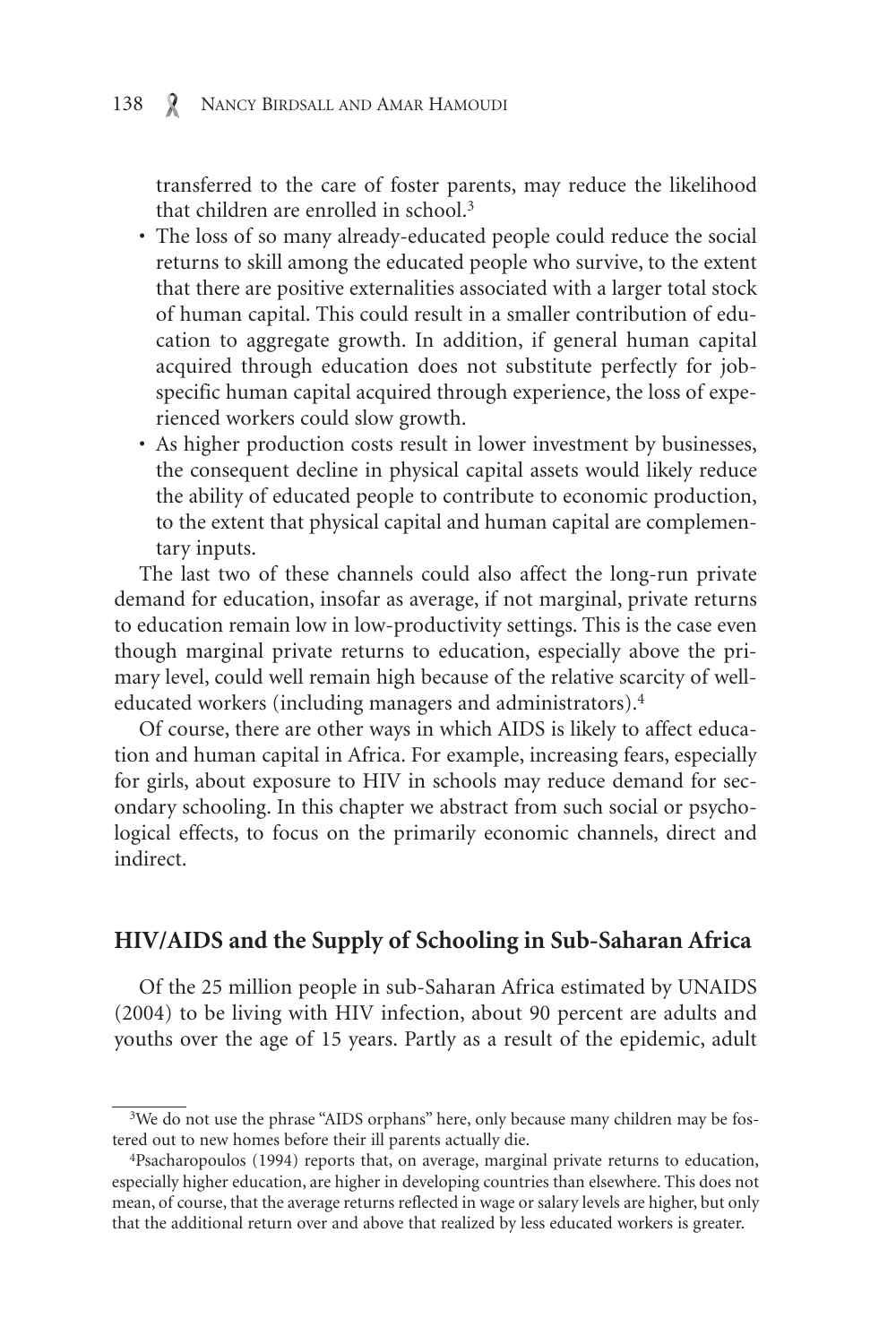mortality rates in Africa are over three times the world average. During 1999, an African between the ages of 15 and 60 stood, on average, a 1.4 percent chance of dying; the world average that same year was 0.4 percent (World Bank, 2001). According to UNAIDS, UNICEF, and USAID (2004), by the end of 2003 about 12 million African children had lost either their mother or both parents to AIDS, and, in some of the worstaffected countries, close to 20 percent of all children under age 17 had lost at least one parent, the majority to HIV/AIDS. Furthermore, empirical evidence suggests that among those adults who were infected early in the epidemic, and who are falling ill and dying now, a disproportionate number are relatively well educated, urban, white-collar workers (Ainsworth and Semali, 1998; Filmer, 1998; Deheneffe, Caraël, and Noumbissi, 1998). It is not surprising, therefore, that educators are one of the hardest-hit professions in many AIDS-ravaged African countries. In Zambia, for example, the World Bank estimates that mortality rates among teachers are 70 percent higher than among the general adult population (World Bank, 2001). The United Nations Children's Fund (UNICEF, 2000) estimates that, in 1999 alone, 860,000 African schoolchildren lost their teachers to AIDS (out of a total population of some 70 million pupils), on a continent that in 1997 had only one teacher for every 59 students (World Bank, 2001).

Demographic projections, using specialized software packages, have been employed to speculate on some of the likely effects of the loss of teachers to AIDS in specific African contexts (Malaney, 2000). One general way to assess these effects is to consider a simple two-equation model. Divide the population in the education system into two mutually exclusive groups, teachers and students, and divide each person's lifetime into two periods, childhood and adulthood. Assume that all students are children, added to the system at some constant net rate determined by the difference between enrollment and attrition. Teachers are assumed to be adults, added to the system by training some proportion of the previous period's students, and lost to the system by death, retirement, and other sources of teacher attrition.

With these assumptions, the number of teachers and students in any given period can be expressed as

$$
S_t = [1 + n] S_{t-1}
$$
  
\n
$$
T_t = [1 + d_t] T_{t-1} + r S_{t-1}.
$$

In these equations *n* is the rate at which students are added to the education system (net of the rate at which they graduate or drop out), *r* is the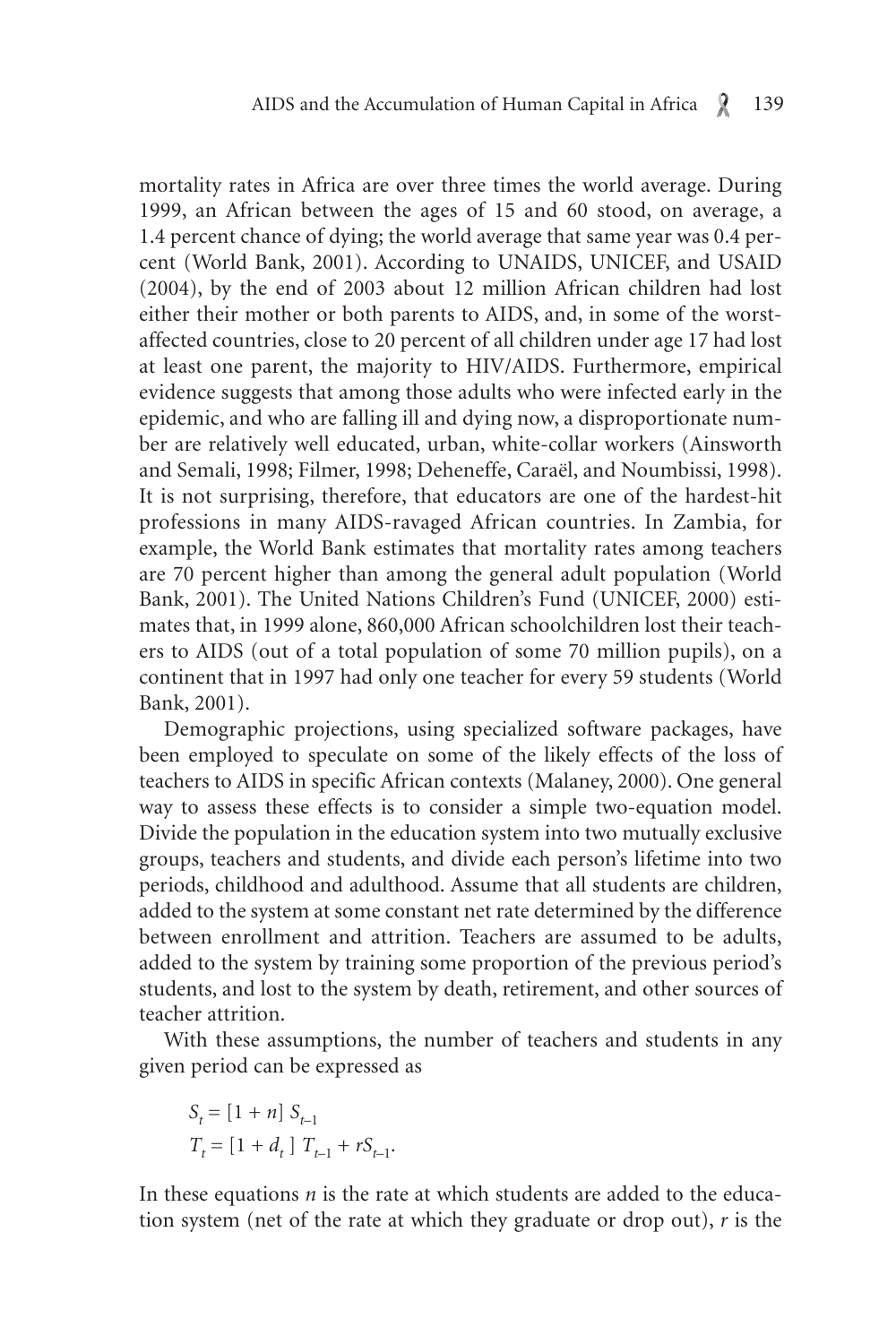proportion of the last period's students who complete school and then are retained within the system as teachers, and *d* is the rate of teacher attrition. Using these two equations, one can determine the teacher-student ratio in each period as a function of *n*,*r*, *d*, and the teacher-student ratio in the previous period:

$$
\frac{T_t}{S_t} = \frac{r}{1+n} + (1-d_t) \left( \frac{T_{t-1}}{S_{t-1}} \right).
$$

Using plausible parameter estimates, we can apply this model to a realworld case in order to speculate on the scale of the effects of future increases in teacher mortality.

According to the World Bank, the current student-teacher ratio in one of the hardest-hit countries in Africa, Botswana, is about 28. (Rather than teacher-student ratios, the World Bank reports the inverse; the ratio for Botswana is less than half the continent-wide average of 59.) According to the World Bank, the population under 14 years in Botswana is projected to grow over the next 15 years at an average annual rate of –0.4 percent.5 Abstracting from any changes in the proportion of this population that is of primary school enrollment age, and from any changes in enrollment rates, the net rate of increase in the student population (*n*), therefore, would be –0.004. Data indicating the rate at which students are trained to become teachers in Botswana are not readily available. However, neighboring Namibia trains about 1,000 teachers each year, or some 0.2 percent of the student body (Malaney, 2000). Assuming that Botswana's education system retains this same proportion of its student body to become teachers, we can set  $r = 0.002$ . Finally, we assume that the "background" rate of teacher attrition—that is, the rate of teacher attrition due to retirement and other traditional sources—is about 5 percent a year, and that the teacher mortality rate in Botswana is about 3 percent a year (the current adult mortality rate in the country).

Given these assumptions, Figure 4.3 shows the evolution of the student-teacher ratio over the next 20 years under three scenarios. The

<sup>&</sup>lt;sup>5</sup>This projected decline reflects the expected decline in fertility and the effects of forecasts of adult mortality as much as or more than any increase in mortality at young ages. Declines in fertility are occurring elsewhere in Africa, as the education of mothers and access to health care, including modern family planning services, have been increasing, the latter especially in urban areas. As noted below, our simulation results are highly robust to variations within plausible ranges of this parameter, but obviously a faster growth rate of the school-aged population would exacerbate the problem we illustrate.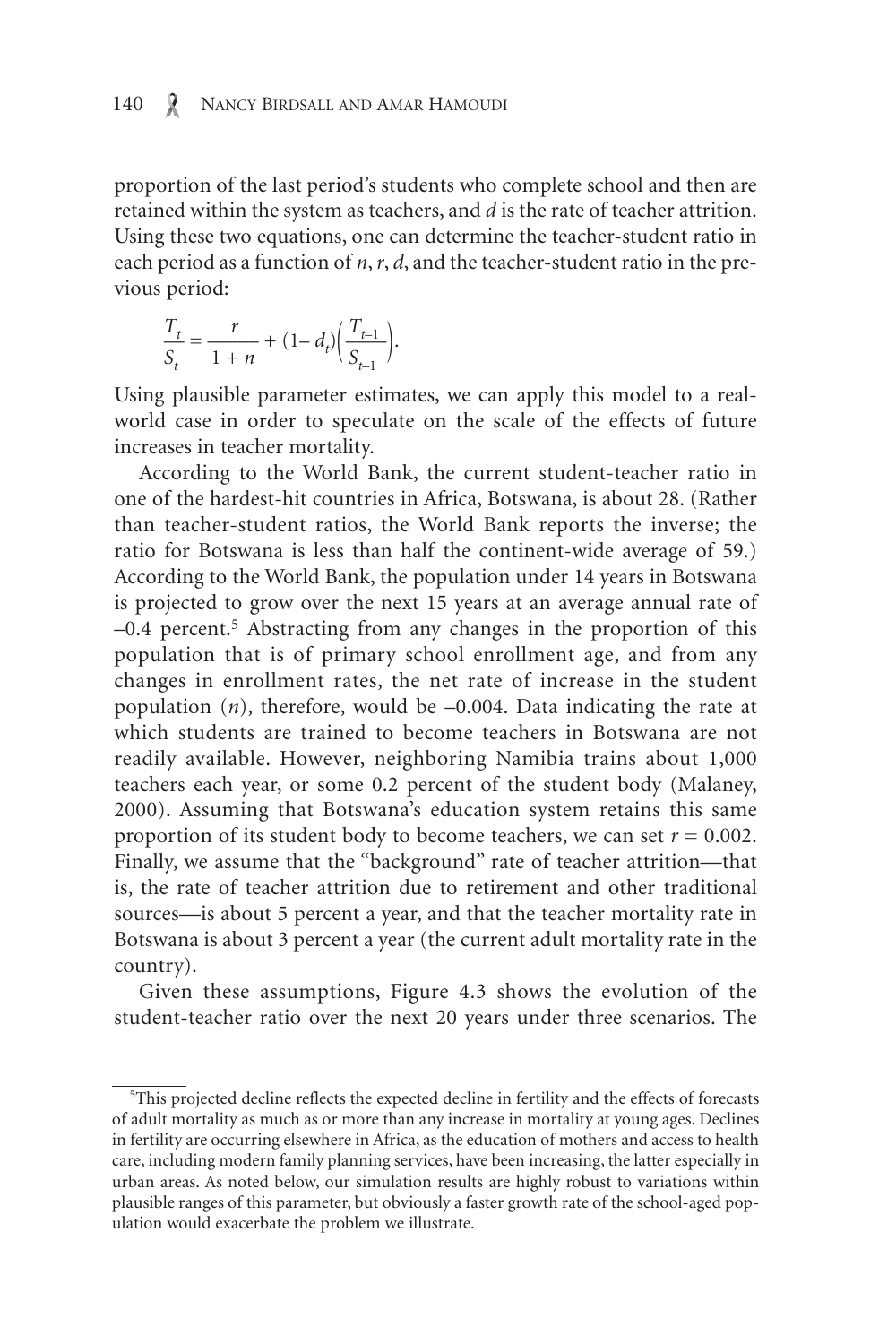

**Figure 4.3. Projected Student-Teacher Ratios in Botswana Under Alternative Assumptions1** *(Students per teacher)*

Source: Authors' calculations using the model described in the text.

<sup>1</sup>Assumptions underlying all scenarios are that there are 28 students per teacher in 2000, that the student population (net) grows at a rate of –0.4 percent a year, that 0.2 percent of each year's students are trained to become teachers the following year, and that teacher attrition is 5 percent a year plus the rate of teacher mortality, which equals the rate of adult mortality.

2Background rate (5 percent a year) plus adult mortality of 3 percent a year.

first scenario holds teacher attrition constant at the background rate. The second holds teacher attrition at 8 percent—of which the background rate accounts for 5 percentage points and the current adult mortality rate in Botswana for the remainder. The last scenario assumes—in keeping with projections by the United Nations Development Programme (2000)—that adult mortality (and hence, by assumption, teacher mortality) will double over the next 10 years and decline very gradually thereafter.

These projections are highly robust to changes in the assumptions about the rate of growth in the student population—which, after all, is likely to be affected by the epidemic as well, although almost certainly not as dramatically as the rate of growth in the teacher population. The World Bank (2001) has projected, for example, that the primary-school-aged population in Zimbabwe is likely to contract by about 0.8 percent a year over the next decade. Adjusting our assumptions to examine the effects if the school-aged population in Botswana suffered the same decline, however, does not significantly change the projections shown in Figure 4.3 over the time horizon of the simulation.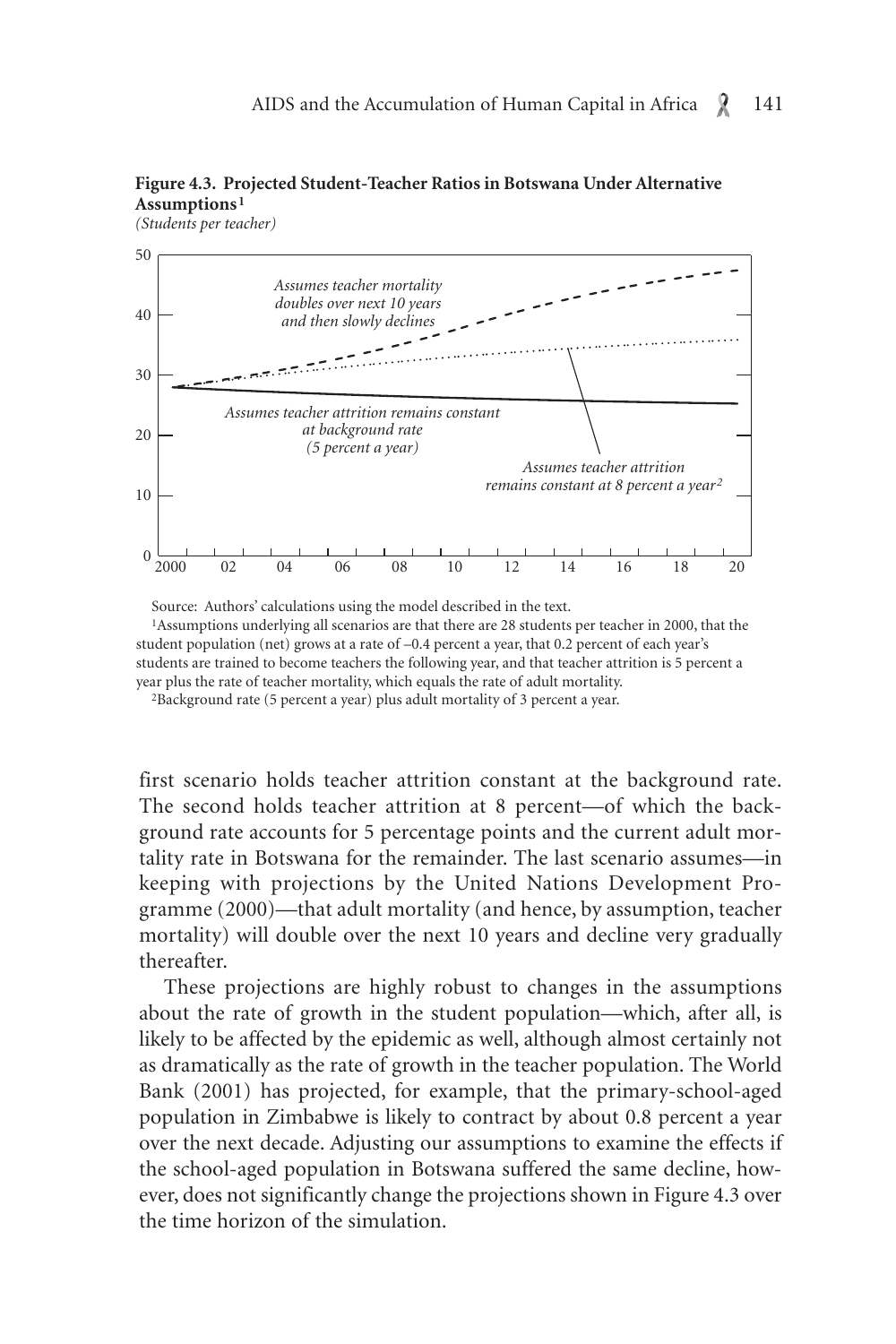#### 142 R NANCY BIRDSALL AND AMAR HAMOUDI

By contrast, the projections are more sensitive to assumptions about the rate of retention of students to become teachers.<sup>6</sup> For example, the increase in student-teacher ratios shown in the most pessimistic scenario in Figure 4.3 can be entirely averted if the rate at which students are trained to become teachers is increased from 0.2 percent a year to about 0.35 percent a year. Figure 4.4 plots the retention ratio necessary to maintain a constant student-teacher ratio for various rates of teacher attrition; at points above each line, the student-teacher ratio is improving (that is, declining), whereas at points below, it is worsening.

The focus here on student-teacher ratios is not meant to imply that this is the sole measure—or even a good measure—of school quality or efficiency. However, these ratios do reflect clearly one of the most direct effects of the HIV epidemic on the supply of schooling in sub-Saharan Africa, namely, the loss of enormous numbers of teachers over the medium term. For example, from Figure 4.4 it is straightforward to discern that, in order to maintain its current ratio in the face of excess annual adult mortality, a country like Botswana must plow nearly 150 percent more of its students back into the education system to become teachers. Therefore, in order to continue to supply schooling services at current enrollment rates, African education systems will either have to tolerate a dramatic increase in class sizes, or find ways to retain significantly more of the country's precious human capital within the education system, or both. And this must happen at a time when other sectors of the economy are also desperate to replace their own educated workers who are being lost to the epidemic (African Development Forum, 2000). The implication is that, even with increases in class size, public education systems will need to increase the salaries of teachers to attract a larger proportion of graduates into the field. Yet salaries of teachers in sub-Saharan Africa are already higher, relative to average wages in the economy, than in other regions of the world, probably reflecting the relative scarcity of postsecondary graduates.<sup>7</sup> These results imply an increase in an already high fiscal burden of teacher salaries relative to other regions, or the need to reduce the educational requirements for teachers. The latter adjustment is likely to be necessary, especially in rural

<sup>6</sup>This, of course, is not surprising, given the structure of the model, in which an increase in the size of today's student body has two effects that work in opposite directions. First, it increases the student-teacher ratio in the present, but, second, it provides a larger pool of new potential teachers in the future. The effects of a decrease in the rate of teacher training, however, are not mitigated in any analogous way.

<sup>7</sup>On this point, World Bank (2000) cites Alain Mingat.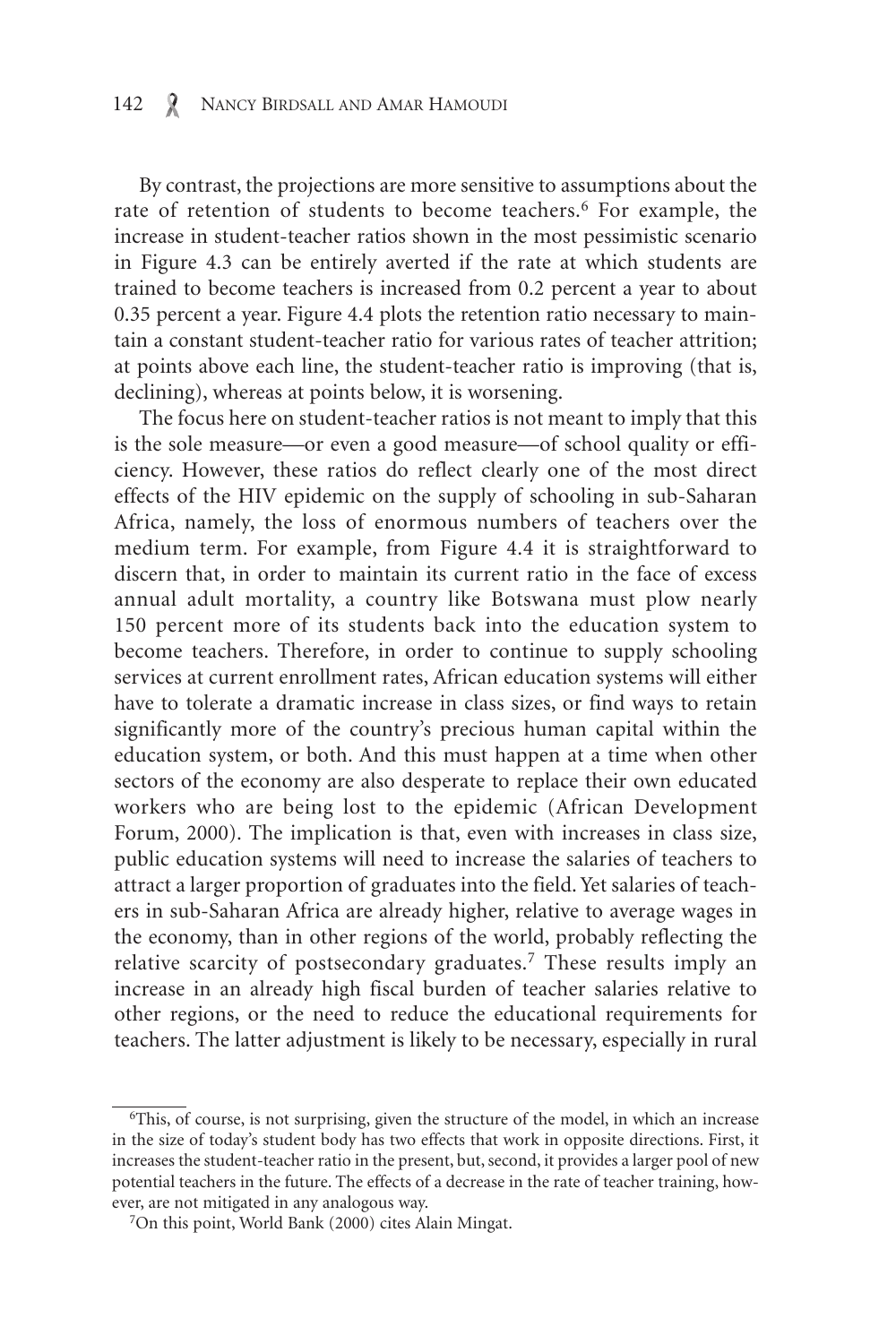

**Figure 4.4. New Teachers Required to Be Trained to Maintain a Constant Student-Teacher Ratio in Botswana**

Source: Authors' model described in the text.

areas, and is likely to be even more costly in terms of quality than any increase in class size.8

Furthermore, focusing as these results do on nationwide averages implicitly assumes that the government is able to deploy teachers relatively easily throughout the country, in order to ensure that the effects of teacher shortages are evenly felt. The reality, of course, is decidedly more complicated. Student-teacher ratios are generally much higher in rural areas, for example, than in urban areas, and the increase in teacher morbidity and mortality may be worsening this disparity by increasing demand for posts in urban areas closer to health facilities (UNICEF, 2000). The effects of the epidemic in some rural schools, especially the smaller ones with only one or two teachers teaching multiple grades, may be far more dramatic than these model results suggest. In the Democratic Republic of the Congo, for example, some schools have reportedly been forced to close entirely for lack of teachers (African Development Forum, 2000).

<sup>8</sup>Behrman and Birdsall (1983) use differences in teacher education as a proxy for differences in the quality of schools across U.S. states. The resulting differences in the quality of schooling across individuals have a strong and highly robust effect on the private returns to schooling (and presumably the social returns).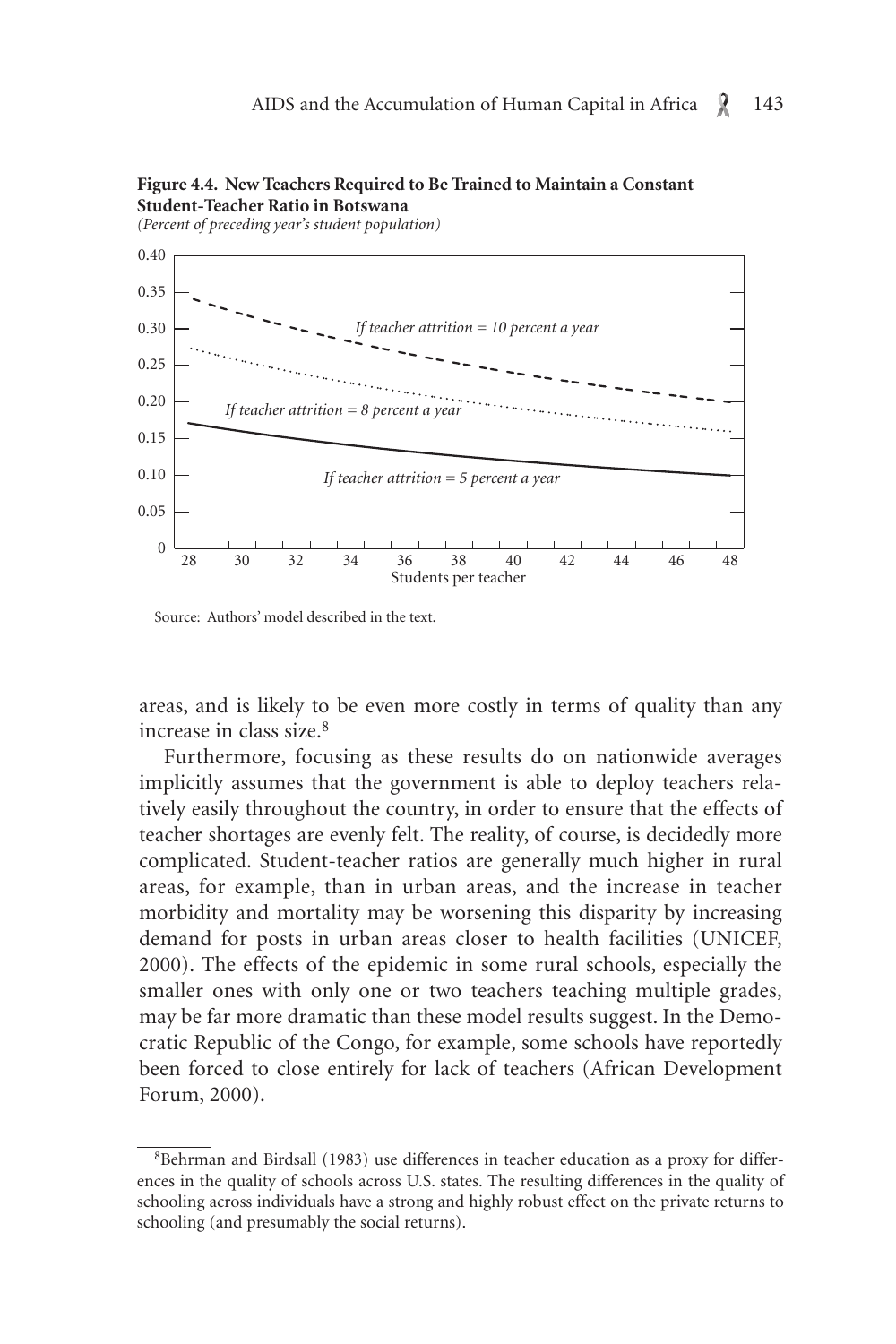#### **HIV/AIDS and Demand for Schooling in Sub-Saharan Africa**

The previous section framed an approach to assessing the possible supply-side effects of the AIDS epidemic on education. Since the basic findings—that student-teacher ratios are likely to rise unless retention increases as a proportion of the total population leaving school—are fairly robust to assumptions about demand-side changes, we were able to abstract from these. However, two of the major channels through which the epidemic is likely to affect demand for education include time horizon effects and liquidity effects. We will discuss the latter briefly, and then the former at greater length.

#### **Liquidity Effects**

For many reasons (including the fact that individuals cannot be dispossessed of their own human capital), adults cannot formally borrow on behalf of their children in order to finance their education. As a result, any private investments in children's education must be financed out of parents' or caregivers' wealth. If parents and caregivers face liquidity constraints as a result of increasing household dependency ratios, they may find that financing more difficult. Furthermore, Case, Paxson, and Ableidinger (2004), Deininger, Garcia, and Subbacao (2003), and Bishai and others (2003) all find descriptive evidence suggesting that parents may favor their own biological children over foster children. If, in fact, a causal relationship exists between biological relatedness and parental "altruism," the displacement of millions of orphans to the care of nonbiological parents may adversely affect their educational opportunities.

#### **Time Horizon Effects**

Recent theoretical and empirical work has explored the relationships between life expectancy and investment in human capital. The reasoning is that, when individuals and households anticipate a longer time horizon over which to reap returns, they are likely to be more willing to incur the up-front costs of investment in schooling. Kalemli-Ozcan, Ryder, and Weil (2000) develop a model in which individuals facing a constant probability of death weigh the earnings forgone during the time spent in school against the anticipated returns to schooling in deciding when to leave school and enter the labor force. Calibrating their model using reasonable parameters based on real-world data, these authors speculate that changes in life expectancy over the past 150 years can explain a significant fraction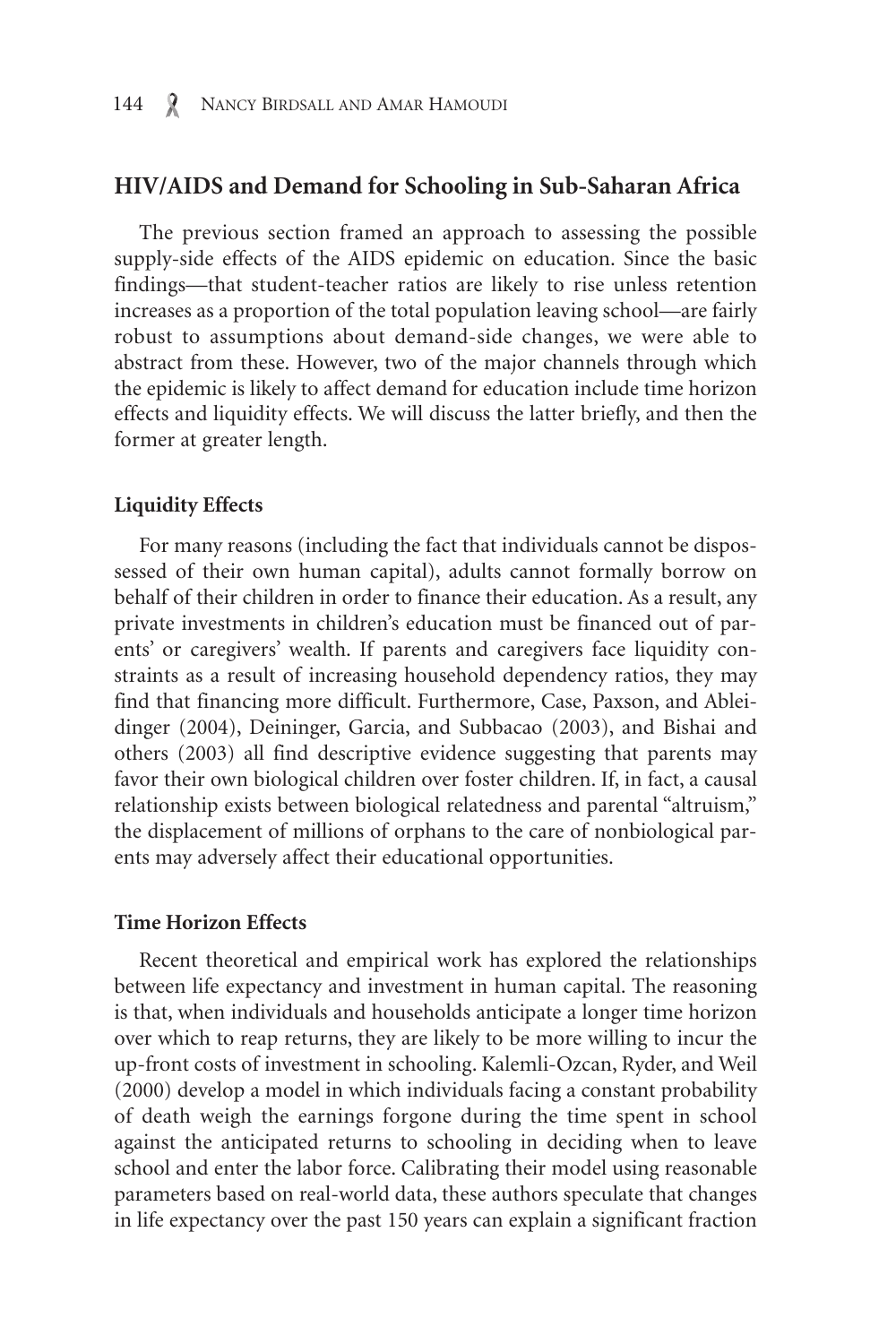of the observed increases in schooling rates in the most developed countries.9

Such a model would also capture stylized facts from developing countries over the more recent past. In an empirical treatment of this question, Behrman, Duryea, and Székely (1999) relate the educational attainment of birth cohorts—using data from household surveys conducted in Latin America—to fixed-country effects, secular trend effects, and several yearand country-specific variables, including life expectancy, that reflect the broader economic and institutional setting.10 Their results suggest that changes in life expectancy were associated with quantitatively and statistically significant changes in educational attainment. On average, they found a 10-year increase in life expectancy to be associated with a 0.3- to 0.4-year increase in schooling completed.

Here we use a similar "quasi-panel" technique to try to describe this relationship in African contexts over the past generation. We use data from the Demographic and Health Surveys (DHSs), in which nationally representative samples of 15- to 49-year-old women are interviewed on such topics as reproduction, household assets, children's health, employment status, and educational attainment. We emphasize that the main lesson to be drawn from our results is descriptive, not directly causal, and more qualitative than the econometric results could be taken to imply. Our findings, like those of Behrman, Duryea, and Székely, point to a decline in demand for education accompanying a decline in life expectancy; this is as far as we intend to interpret the results presented below. One of many causal interpretations of this descriptive finding includes the sort of time horizon effects that Kalemli-Ozcan, Ryder, and Weil outline in their theoretical model. Empirical analysis to identify such a causal effect is an important direction for future research.

The DHS data demonstrate steady improvements in the educational attainment of birth cohorts across the continent over time. (Figure 4.5 shows attainment profiles for five-year birth cohorts that reached ages

<sup>9</sup>Of course, it is not clear that increasing life expectancy per se has had a direct causal effect on these increases in schooling; life expectancy is usually closely associated with other changes, including increasing average income, technological shifts, and improving institutions, all of which would raise the returns to and the demand for education. These factors are guaranteed to confound any empirical investigation of the effects of life expectancy on demand for education, including the one we undertake here. Given the impossibility of conducting controlled experiments, any empirical analysis—including this one—will necessarily be more suggestive of the direction of such effects than conclusive regarding their magnitude.

<sup>&</sup>lt;sup>10</sup>As with life expectancy, these other variables have mostly statistically significant effects in the expected direction on differences and changes in average education.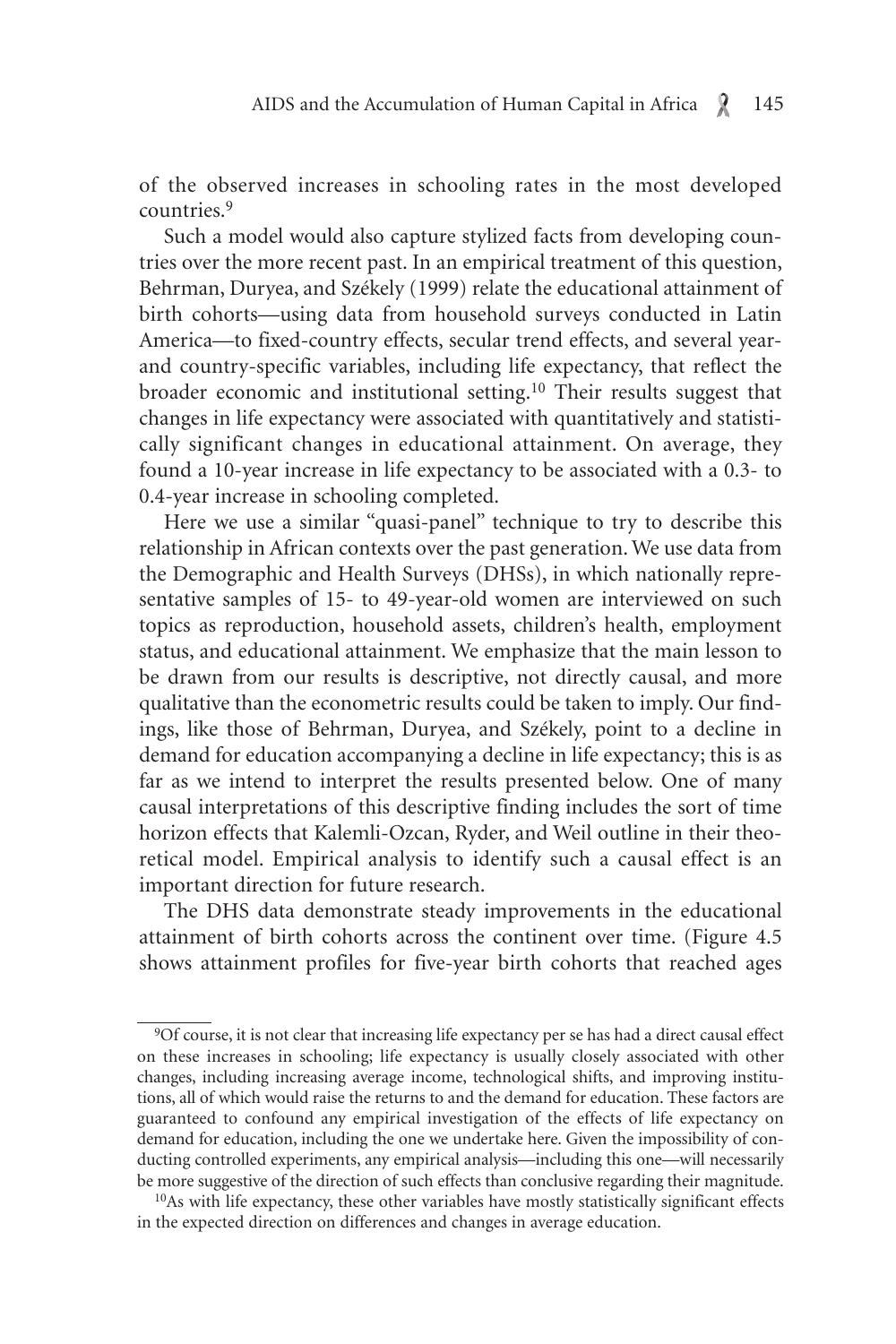



*(Percent of cohort population)*

Source: Authors' calculations using data from Demographic and Health Surveys for Uganda (1995), Zambia (1996), and Zimbabwe (1999).

1Profiles are constructed by stratifying survey responses according to the respondent's year of birth and tracking the proportion of respondents who reported having completed each year of school. Responses are weighted by sampling weights.

2Years are those in which the indicated cohort reached age 12–17.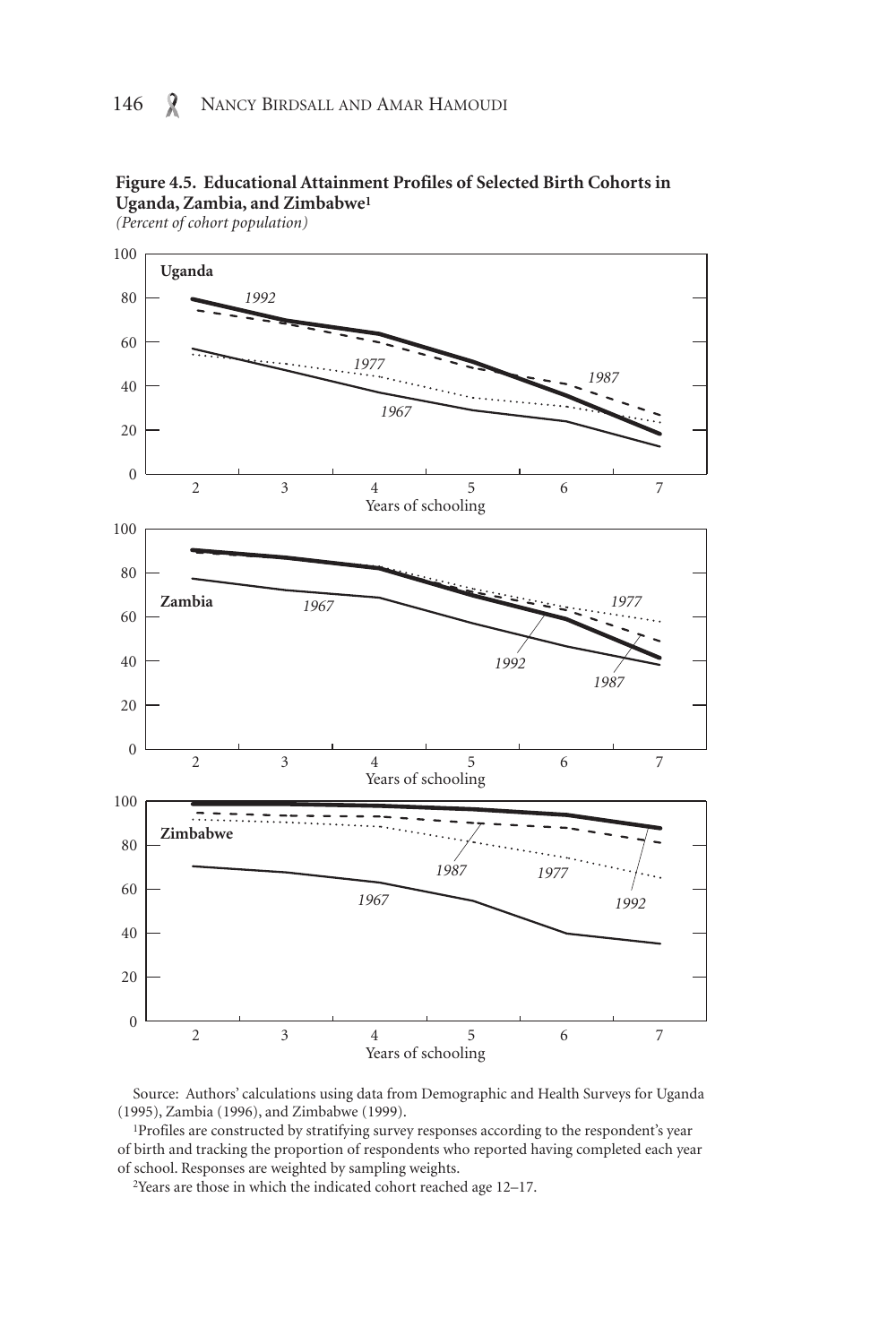12–17 in 1967, 1977, 1987, and 1992 in Uganda, Zambia, and Zimbabwe.) The older cohorts in almost all countries reported lower attainment. In each of the 23 countries for which surveys were available, the same general trend may be observed.<sup>11</sup> It is important to be careful in interpreting these observations, however. The observations are not truly longitudinal, since they are derived from cross-sectional surveys. The time component comes from subdividing the cross-sectional responses to the survey questions according to the year of birth of each respondent. We discuss this at greater length later in this section.

However, it is worth observing a few country experiences over time. Figure 4.6 shows differences in average years of schooling between birth cohorts and changes in life expectancy at birth in the three countries shown in Figure 4.5. In Uganda and Zambia, for example, each five-year birth cohort appears to have been more educated than the one before it until 1977. Those reaching ages 12–17 in 1982 and after, however, began to see shorter and shorter life expectancies and had the same or fewer years of schooling as the cohorts before them.

With this approach we seek to explore the extent to which changes in educational attainment among individuals and cohorts can be correlated with differences in life expectancy in the years when the individuals and cohorts are making decisions about whether to remain in school. To this end we compiled comparable data from 37 DHSs conducted in 23 sub-Saharan African countries over 12 years, resulting in individual data on some 192,000 respondents. We collapsed these respondents into 214 fiveyear birth cohorts and related average years of schooling within these cohorts to household and national characteristics. The oldest of the cohorts was born during 1935–39, and the youngest during 1980–84. The choice of functional form is similar to that employed by Behrman, Duryea, and Székely, with household and country characteristics relating to schooling attainment in a linear fashion.12 Table 4.1 shows the results of ordinaryleast-squares (OLS) regressions of average years of schooling in each five-

<sup>&</sup>lt;sup>11</sup>The attainment profiles for the other 20 countries are not shown but are available on request from the authors.

 $12$ Although the objective here is description, this linear functional form refers back to a specific structural model, namely, the standard Mincerian (Mincer, 1974) model in which individuals seek to maximize their expected income, weighing forgone time in the labor force against the wage premium attributable to schooling. In such a model, individuals would be expected to remain in school until the present value of their expected lifetime returns to an additional year of school equals potential earnings from a year in the labor force. These expected returns are of course linearly related to life expectancy, with each additional year of life in the labor force bringing one additional year of returns.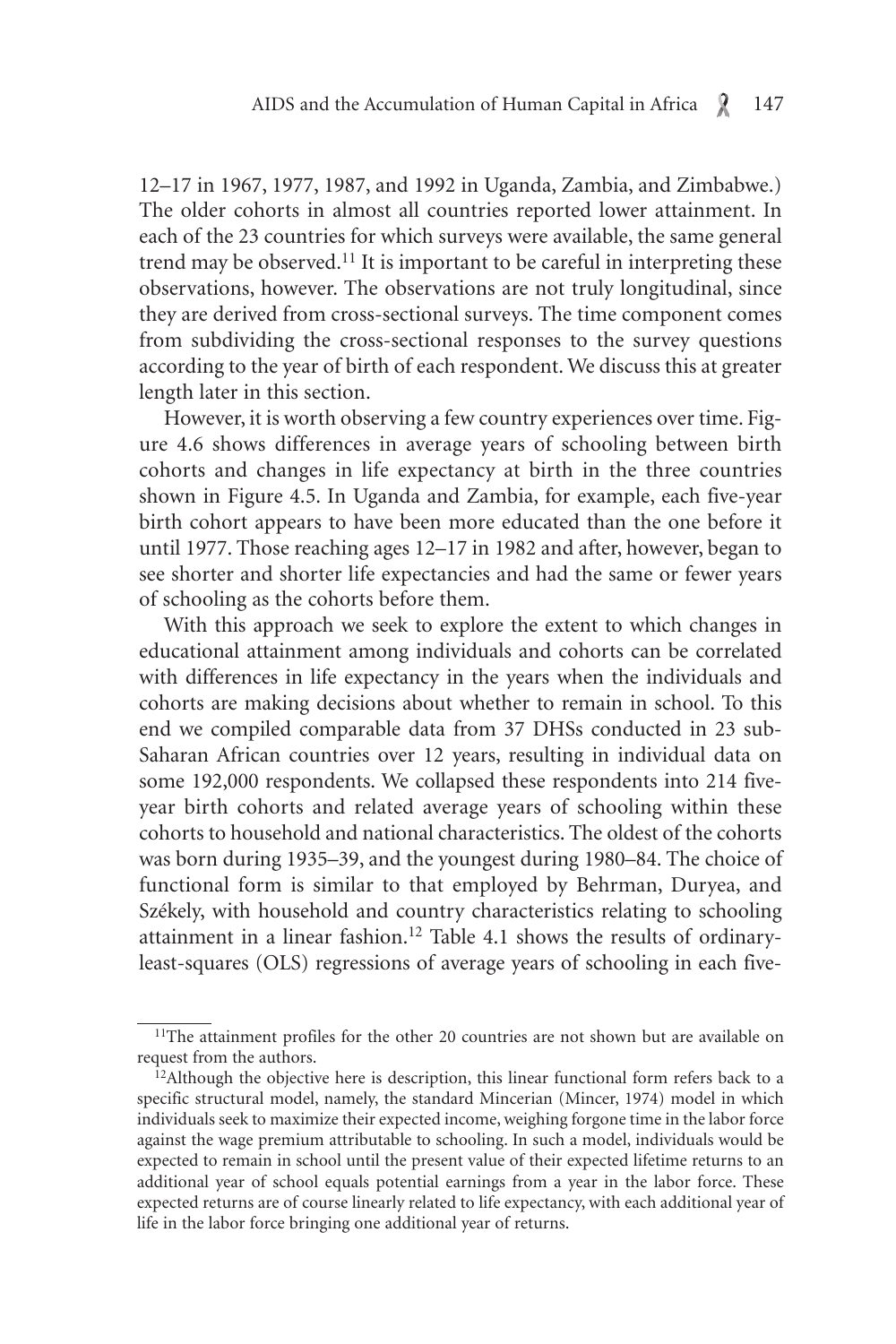#### 148 R NANCY BIRDSALL AND AMAR HAMOUDI



#### **Figure 4.6. Educational Attainment and Life Expectancy for Selected Birth Cohorts in Uganda, Zambia, and Zimbabwe1**

Source: Authors' calculations using data from Demographic and Health Surveys for Uganda (1995), Zambia (1996), and Zimbabwe (1999) and World Bank (2001).

1Each point represents the five-year birth cohort that reached ages 12–17 in that year.

2Calculated by collapsing DHS respondents into cohorts based on birth year and averaging the years of education reported by respondents in each group, weighted by survey sampling weights.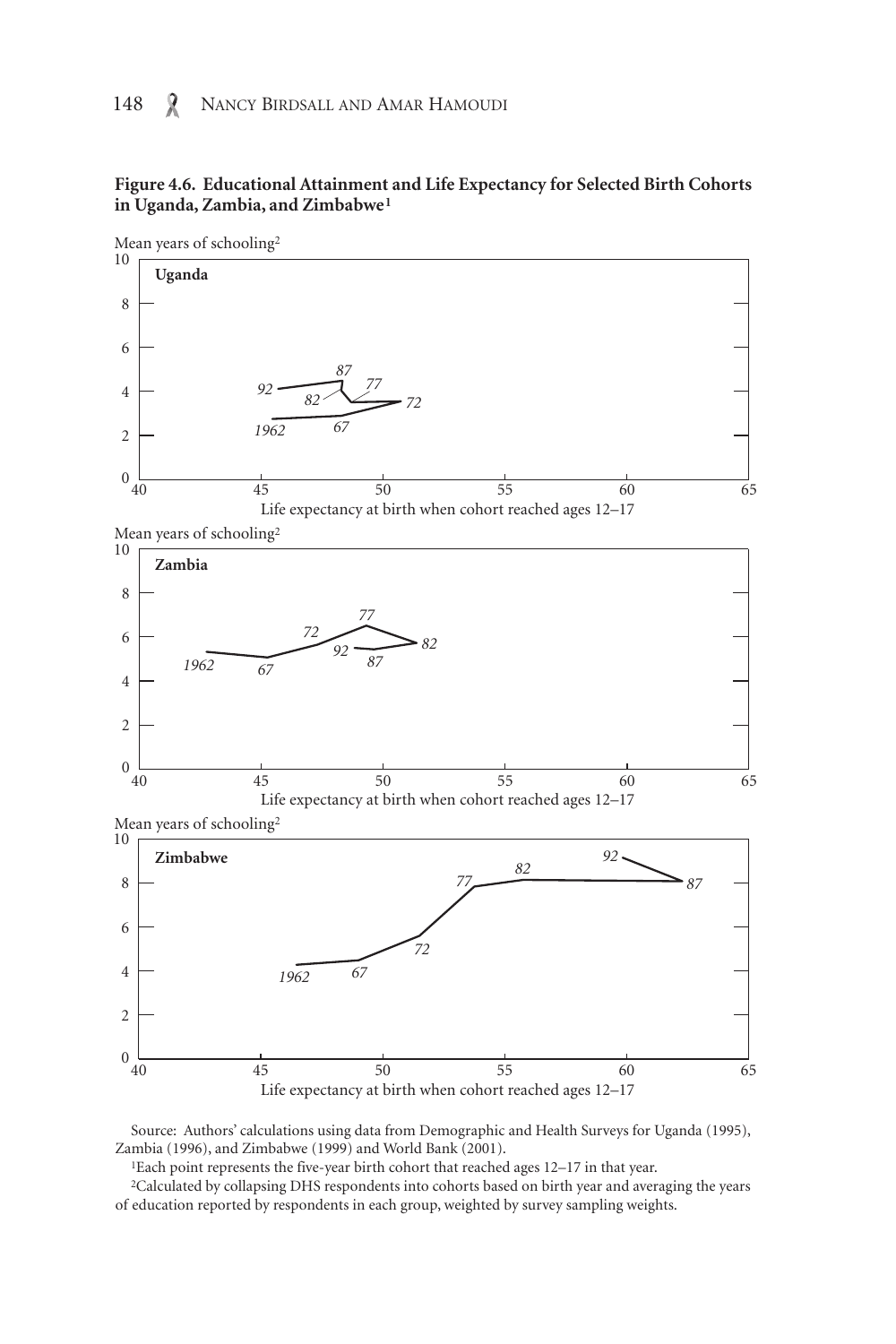|                                                                       | Regression <sup>1</sup> |                     |                     |                     |                  |                     |
|-----------------------------------------------------------------------|-------------------------|---------------------|---------------------|---------------------|------------------|---------------------|
| Independent Variable                                                  | $(1)^2$                 | $(2)^2$             | (3)                 | (4)                 | $(5)^{2,3}$      | $(6)^{2,3}$         |
| Life expectancy at birth (in years)                                   | 0.175<br>(0.053)        | 0.064<br>(0.045)    | 0.170<br>(0.085)    | 0.086<br>(0.075)    | 0.070<br>(0.051) | 0.062<br>(0.050)    |
| Real GDP per capita<br>$(in 1987$ international dollars) <sup>4</sup> |                         |                     | 0.002<br>(0.001)    | 0.001<br>(0.001)    |                  |                     |
| Year <sup>5</sup>                                                     | .0069<br>(0.027)        | 0.494<br>(0.069)    | $-0.068$<br>(0.052) | 0.513<br>(0.159)    | 0.055<br>(0.023) | 0.404<br>(0.180)    |
| Year squared                                                          |                         | $-0.003$<br>(0.000) |                     | $-0.004$<br>(0.001) |                  | $-0.002$<br>(0.001) |
| Number of observations<br>$R^2$                                       | 144<br>0.97             | 144<br>0.98         | 107<br>0.96         | 107<br>0.97         | 105<br>0.95      | 105<br>0.96         |

#### **Table 4.1. Ordinary-Least-Squares Regressions of Educational Attainment on Life Expectancy and Other Variables**

Source: Authors' regressions using data from Demographic and Health Surveys (DHS) and World Bank (2001).

<sup>1</sup>The dependent variable is average years of schooling; data are calculated from the DHS for cohorts reaching ages 12–17 in 1962, 1967, 1972, 1977, 1982, 1987, and 1992 in 23 sub-Saharan African countries. Cohort averages are taken by collapsing individual respondents into five-year cohorts defined by the year of their birth and taking an average of responses (weighted by survey sampling weights). Some cohorts were omitted from the regressions for lack of data. For robustness to heteroskedasticity, standard errors of coefficient estimates (in parentheses) are calculated using the Huber-White estimator of the variancecovariance matrix. All regressions include country-specific intercepts and country-specific time trends except where noted otherwise.

2Regressions include indicators of household asset wealth (percent of cohort with electricity, radio, bicycle, motorcycle, car).

 $3$ Only those cohorts that reached the ages of 12–17 before 1987 are included. Country-specific time trends are not included.

4Dollars adjusted for differences in purchasing power across countries.

5Variable defined as year minus 1900.

year birth cohort on national average life expectancy at birth when the cohort was aged 12–17. (Sample sizes in some of the regressions are reduced because of lack of data on many of the DHS wealth variables or on GDP per capita adjusted for purchasing power parity.13) Control variables for each cohort in each country include indicators of household asset wealth or average income per person, the proportion of each cohort living in urban

<sup>&</sup>lt;sup>13</sup>Because of incomplete data, our regressions do not include all 214 birth cohorts. No aggregate data were available for those birth cohorts that reached ages 12–17 before 1962, leaving 161 cohorts. For some of these, data on household wealth and GDP per capita were not available. However, we used a probit regression to test for systematic differences between those observations for which GDP and household wealth data were available and those for which they were not; the two groups were not statistically different in terms of the other regressors or the dependent variable.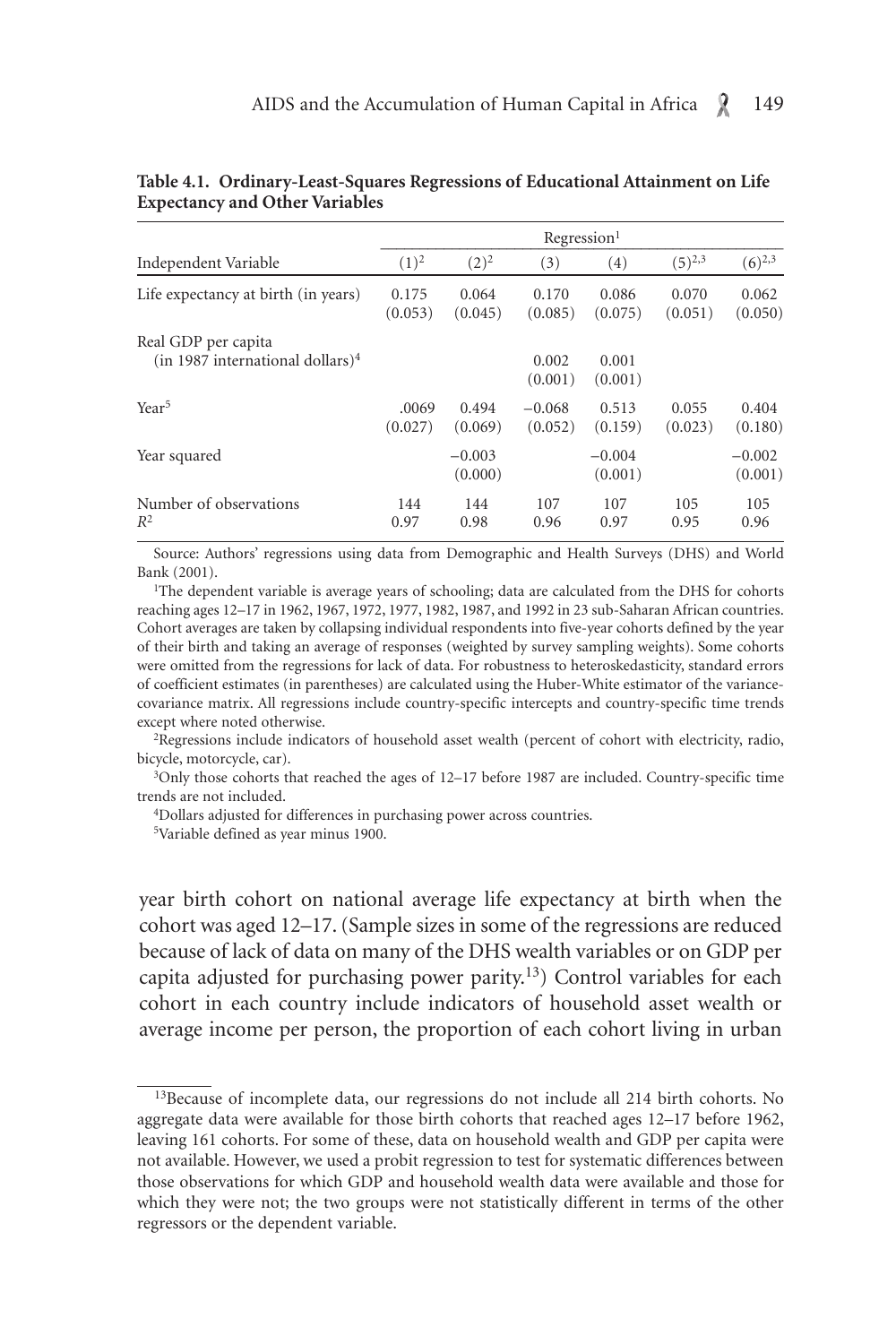areas, a separate time trend for each country, and country dummy variables to capture fixed effects on demand for schooling within countries.

As already noted, this "quasi-panel" technique is not truly longitudinal, since the time-varying component in the data comes from sorting individual respondents into groups based on the five-year period in which they were born. One difficulty that arises from this procedure relates to the question of selection bias due to mortality rates possibly being correlated with education level. Say, for example, that the more educated individuals in each birth cohort are likely to live longer than their less educated peers. Then, even in the absence of any true secular trend, older birth cohorts would appear relatively more educated than younger ones at any moment in time, since the less educated among the older cohorts will be more likely to have been removed (by death) from the sample of potential respondents.14 To correct for this effect, we include a linear time trend in the regressions relating schooling attainment to life expectancy, which implicitly assumes that the effect of education on an individual's mortality risk is constant across birth cohorts.15 This assumption may fail, however, because of the nature of the AIDS epidemic: as noted above, the epidemic (at least in its first wave) appears to have greatly increased the risk of mortality among younger, more educated people *relative to* younger, less educated people. As a result, the younger birth cohorts may have been purged by the time of the surveys of the more educated among them, whereas the older birth cohorts would have been purged of the less educated. Even in the absence of any true time trend, this would create an apparent concave relationship between time and average schooling. We know (see Figure 4.1) that the same sort of relationship holds between life expectancy and time, because of the epidemic. Therefore some of the *apparent* relationship between life expectancy and schooling may simply be an artifact of this "differential mortality" problem. One way to try to separate out this effect from the "true" relationship between schooling and life expectancy is to include the square of the year in the regressions, as we do in columns (2) and (4) of Table 4.1. The difficulty with this approach, however, relates to multicollinearity in the data: life expectancy among the 138 "quasicohorts" in columns (1) and (3) is almost perfectly quadratic in time, after

<sup>&</sup>lt;sup>14</sup>Of course, selection bias may result from dynamics other than just mortality risk. For example, if educated people are more likely at any time to emigrate, the same problem would result. The reasoning is essentially the same, regardless of the selection factor.

<sup>15</sup>Of course, this is not the *only* reason we include a time trend. Including a year trend also captures institutional and technological changes and other developments, so long as these things occur monotonically (and in fact linearly) over time.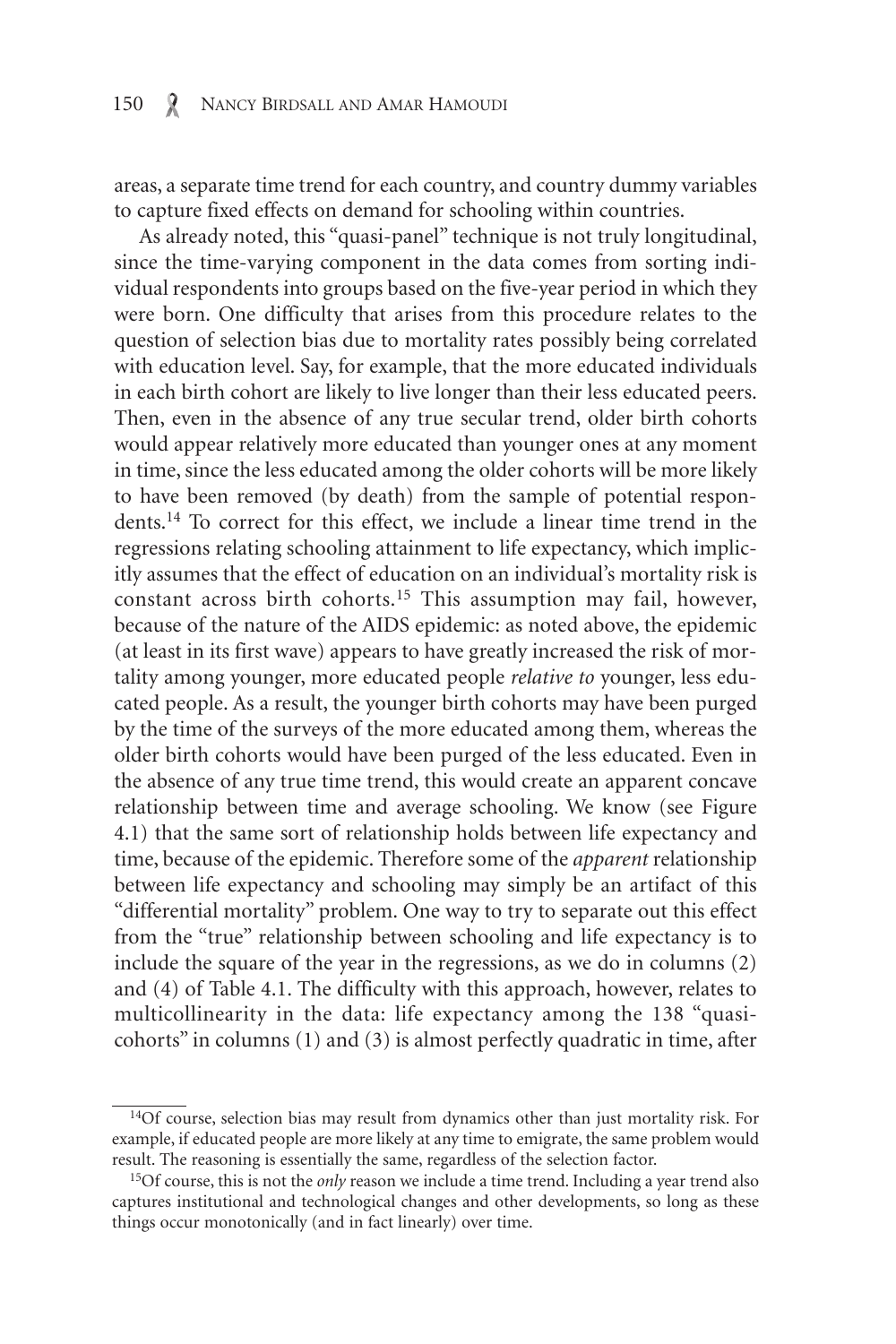controlling for the other factors.16 It is difficult, therefore, to determine from the existing data how much of the apparent relationship between schooling and life expectancy is simply an artifact of selection bias.

Another way to deal with this is to restrict the period of analysis to the time before the epidemic, as we do in columns (5) and (6) of Table 4.1. After all, it is likely that any effect of education on the relative risk of mortality would be constant across time during this period, so that including time linearly in this regression would control for the possibly differential effect of education on mortality.<sup>17</sup> But, again, before 1987 improvements in life expectancy were almost perfectly linear with time across Africa, after controlling for household wealth and country-specific factors.18 Therefore this approach does not entirely solve the problem.

Nonetheless, it is worth underlining that we account for time-invariant country-specific differences (such as differences in economic and social policy and institutions) by including a country-level fixed effect, and for any country-specific effects that change linearly with time by including country-year interaction terms.19 These results suggest that, in cohorts whose life expectancy was 10 years longer, schooling attainment was some 0.6 to 0.9 year higher.

Table 4.2 reports results of the same regression, but with each individual entered into the regression as a single observation, rather than with individuals aggregated into birth cohorts. Because schooling attainment for individuals is truncated at zero years (one cannot spend a negative number of years in school), we use a tobit specification.<sup>20</sup> The results sug-

<sup>16</sup>A regression of life expectancy at birth against the other regressors in column (2) of Table 4.1 produces an  $R^2$  of 0.99.

<sup>&</sup>lt;sup>17</sup>The coefficient on year squared in column (6) is not statistically significantly different from zero at the 5 percent confidence level.

<sup>18</sup>A regression of life expectancy at birth against the other regressors in column (5) of Table 4.1 produces an  $R^2$  of 0.96, with each additional calendar year bringing an additional 0.39 year of life expectancy (with a standard error of 0.02).

 $19$ Analysis of the country dummies and country-specific year trends (not shown) indicates that among the large positive outliers are Ghana and Uganda, and among the large negative outliers are war-torn Ethiopia as well as Nigeria and Niger; these findings are consistent with our intuition about at least institutional variation across countries in the region.

 $20$ The tobit functional specification assumes that the schooling attainment data are truncated, not censored by some independent set of dynamics that determines whether individuals go to school separately from those that determine how long they remain in school, once enrolled. To test whether this assumption is appropriate, we estimated the probability that a respondent will have obtained any schooling at all—regardless of how much—and compared the coefficient estimates from this regression with those of the tobit regression in Table 4.2. If the assumption underlying the tobit specification holds, we should expect the coefficient estimates (scaled by the standard error of the estimate) to be equal. The estimates were indeed quite close.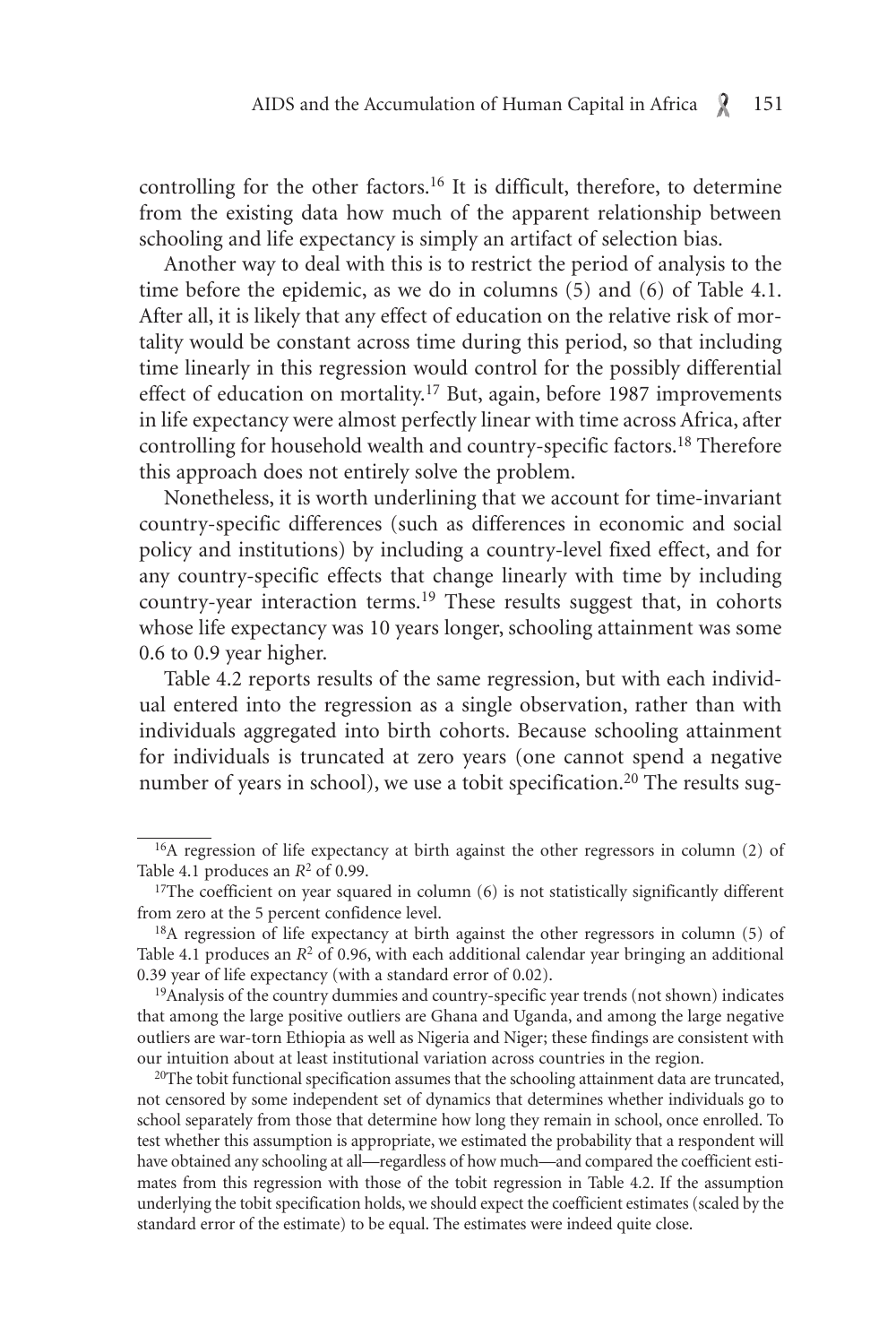#### 152 **NANCY BIRDSALL AND AMAR HAMOUDI**

|                                                      | Regression <sup>1</sup> |                     |                  |                     |  |
|------------------------------------------------------|-------------------------|---------------------|------------------|---------------------|--|
| Independent Variable                                 | (1)                     | (2)                 | $(3)^2$          | $(4)^2$             |  |
| Life expectancy at birth (in years)                  | 0.058<br>(0.019)        | 0.029<br>(0.019)    | 0.107<br>(0.020) | 0.060<br>(0.022)    |  |
| Year                                                 | 0.097<br>(0.017)        | 0.947<br>(0.058)    | 0.156<br>(0.007) | 0.677<br>(0.118)    |  |
| Year squared                                         |                         | $-0.005$<br>(0.000) |                  | $-0.003$<br>(0.001) |  |
| Dummy variable for urban residence                   | 3.135<br>(0.058)        | 3.126<br>(0.058)    | 3.475<br>(0.078) | 3.475<br>(0.078)    |  |
| Number of observations                               | 54,830                  | 54,830              | 37,650           | 37,650              |  |
| Left-censored observations<br>(zero years of school) | 24,985                  | 24,985              | 18,577           | 18,577              |  |

#### **Table 4.2. Tobit Regressions of Educational Attainment on Life Expectancy and Other Variables**

Sources: Authors' regressions using data from Demographic and Health Surveys (DHS) and World Bank (2001).

<sup>1</sup>The dependent variable is average years of schooling; regressions are as in Table 4.1 except that each individual respondent is entered as a separate observation rather than included in a five-year birth cohort. Only those individuals who reached age 12 in 1962, 1967, 1970, 1972, 1977, 1980, 1982, 1985, 1987, 1990, and 1992 are included in the regressions. All regressions include country-specific intercepts, country-specific time trends (except where noted otherwise), and indicators of household asset wealth (whether the respondent's household has electricity, radio, bicycle, motorcycle, car).

2Regression includes only those individuals who reached age 12 before 1987 and does not include country-specific time trends.

gest that individuals facing 10 years greater life expectancy attained some 0.3 to 0.6 year more schooling—somewhat less than the 0.6 to 0.9 year obtained using the "quasi-cohort" data.

Another way to attack the problem empirically—one that is less subject to the differential mortality problem—is to examine the relationship between gross primary enrollment ratios at the national level and life expectancy at birth. In generating internationally comparable estimates of schooling attainment, Barro and Lee (1996) employ a "perpetual inventory" method to translate gross enrollment ratios and demographic structure into stocks and flows of population at various levels of educational attainment (no schooling, incomplete primary, complete primary, and so on).21 They estimate, for example, that the population over age 15 who has completed at least some primary education in any five-year period is equal to the primary-educated population from the previous period that has

<sup>&</sup>lt;sup>21</sup>They have subsequently used "adjusted gross enrollment ratios" in order to avoid double-counting individuals who repeat grades (Barro and Lee, 2000).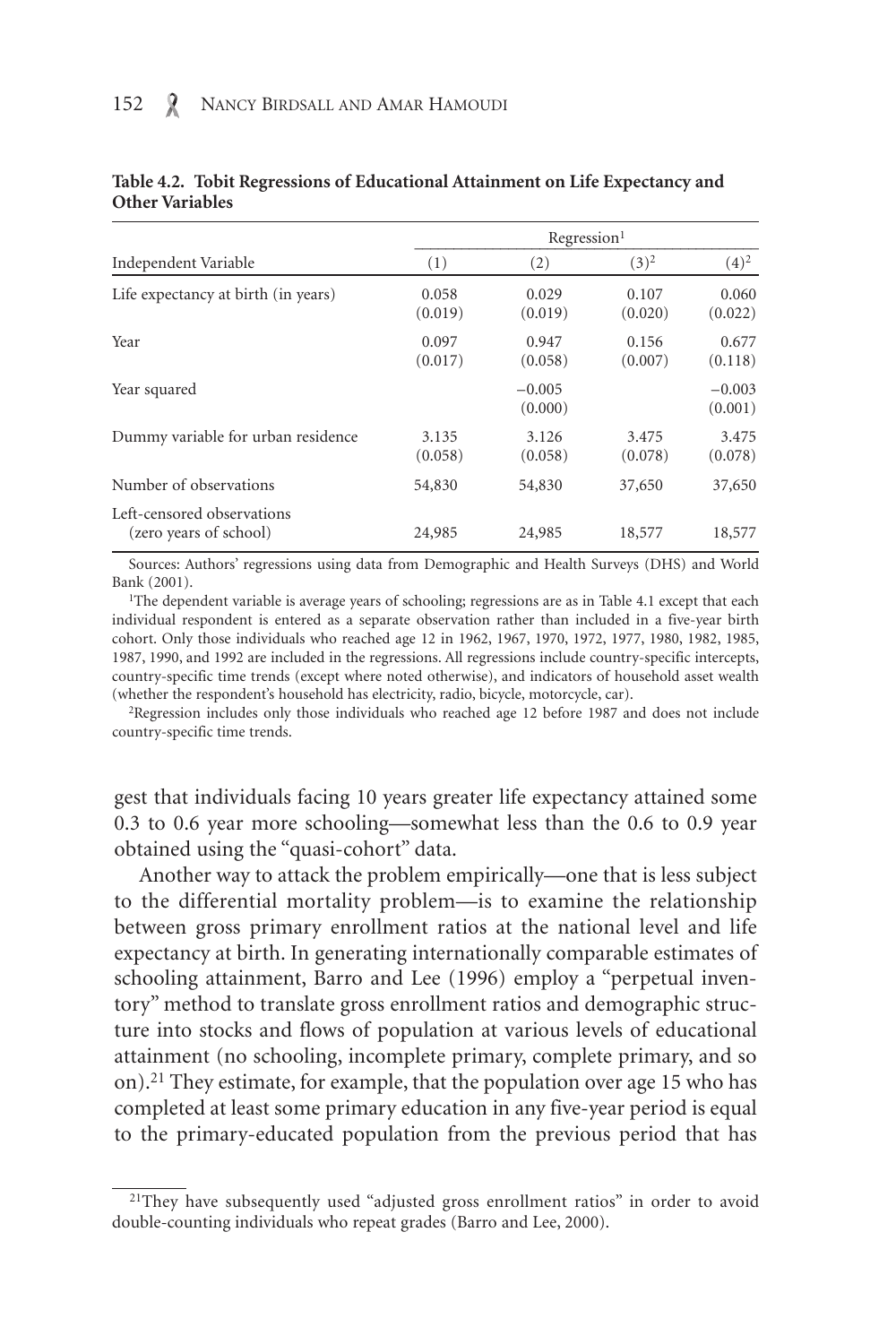survived, plus the population that turned 15–19 over the previous five years and attended any primary school. The latter population is estimated by multiplying the total population of each five-year birth cohort by the gross primary enrollment ratio in the period when that cohort was aged  $10-14.$ 

The assumption, therefore, is that the gross primary enrollment ratio when a five-year birth cohort is aged 10–14 indicates the proportion of 15 to 19-year-olds who have at least some primary education. Employing this assumption, we regress gross national primary enrollment ratios across countries and over time against period- and country-specific life expectancy at birth, income per person, and time trends. This approach is useful for comparison with our previous results, since it is not subject to the differential mortality problem. As Table 4.3 shows, the results suggest that, in environments where life expectancy at birth was 10 years longer, primary enrollment ratios were about 0.2 to 0.3 (or about 20 to 30 percentage points) higher.<sup>22</sup>

Of course, more than one causal model can be constructed to account for these descriptive results. However, the most obvious causal stories specifically, those involving factors that are time invariant, or secular trends within countries—can be ruled out, since the relationship observed is net of such effects. Such effects might include, for example, differences among countries in the quality of social services or the rate of improvement of these services. Furthermore, Table 4.4 shows the results of firstdifference regressions, in which the *change* in gross primary enrollment ratios in each country from one five-year period to the next is related to the proportional change in GDP and life expectancy over the same period. Consistent with the results in Table 4.3, these results suggest that countries in which life expectancy increased by 10 years between one five-year period and the next also saw improvements in school enrollment ratios of about 0.2 (or 20 percentage points) over the same interval. This is also compatible with our descriptive findings using the DHS data.23

<sup>&</sup>lt;sup>22</sup>Since gross primary enrollment ratios are not bounded from above at one as net enrollment ratios are, and since there were no country-period observations where gross enrollment ratios were at the lower bound of zero, a functional form that is linear, rather than tobit or cumulative normal or logistic, is not inappropriate.

<sup>&</sup>lt;sup>23</sup>In translating enrollment rates into average schooling attainment, Barro and Lee multiply the proportion of the population enrolled at each educational level by the number of years in that level, and then by the probability of completion. The Barro-Lee data suggest that about 25 percent of those in Africa who enroll in primary school complete it. Therefore, assuming six years in primary school, an increase in enrollment of 0.2 would translate into an increase of  $(0.2) \times (0.25) \times 6 = 0.3$  year in attainment.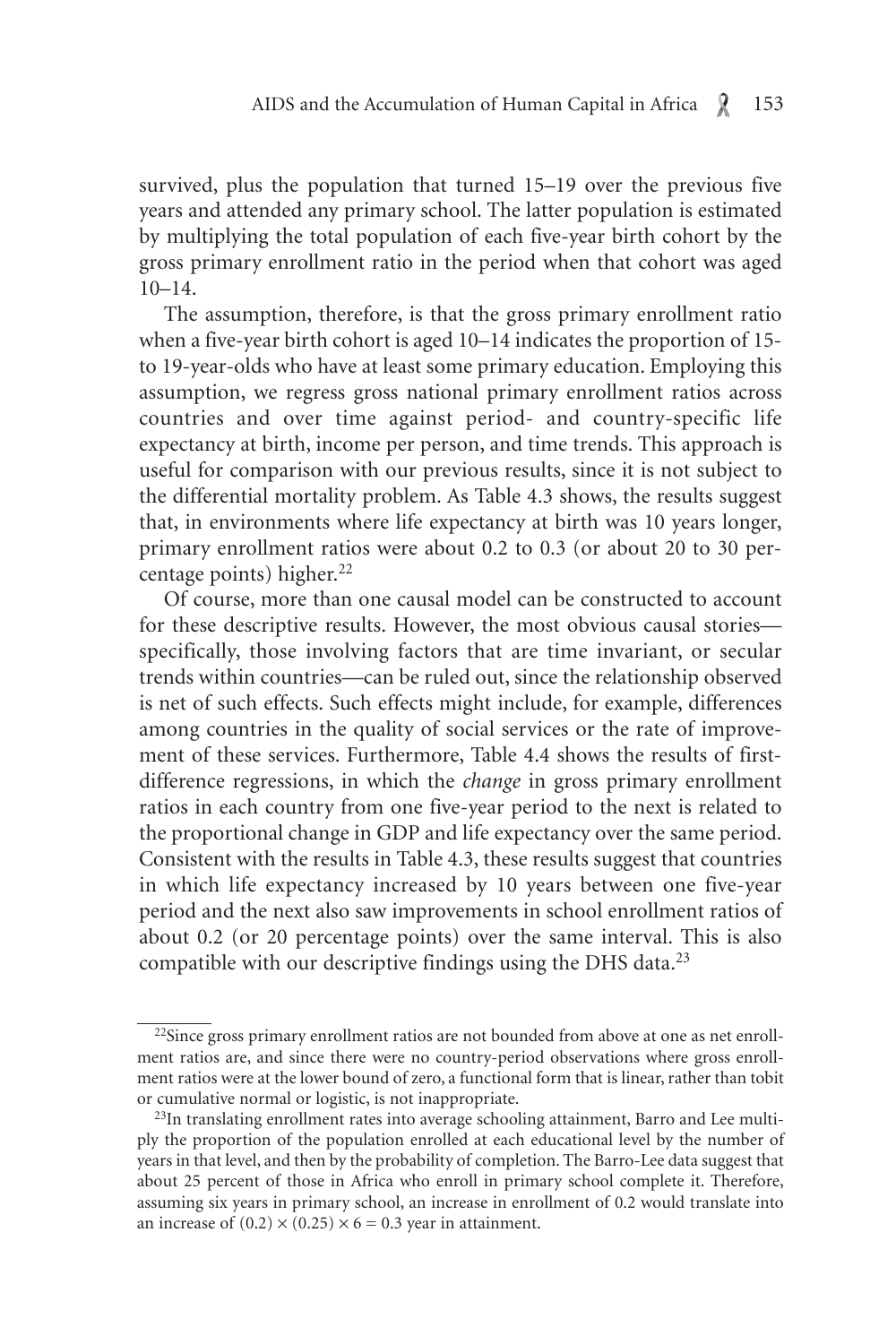#### 154 R NANCY BIRDSALL AND AMAR HAMOUDI

|                                                    | Regression <sup>1</sup>   |                        |                        |                     |  |
|----------------------------------------------------|---------------------------|------------------------|------------------------|---------------------|--|
| Independent Variable                               | Africa only<br>$(1)^2$    | World<br>$(2)^2$       | World<br>(3)           | World<br>$(4)^2$    |  |
| Life expectancy at birth (in years) <sup>3</sup>   | 0.023<br>(0.013)          | 0.021<br>(0.002)       | 0.016<br>(0.002)       | 0.016<br>(0.002)    |  |
| Life expectancy $\times$ Africa dummy              |                           |                        | 0.012<br>(0.006)       | 0.014<br>(0.002)    |  |
| Real GDP per capita (in 1987 dollars) <sup>4</sup> | 0.000<br>(0.000)          | 0.000<br>(0.000)       | 0.000<br>(0.000)       | 0.000<br>(0.000)    |  |
| Year                                               |                           |                        |                        | 0.020<br>(0.008)    |  |
| Year squared                                       |                           |                        |                        | 0.000<br>(0.000)    |  |
| Constant                                           |                           |                        |                        | $-0.921$<br>(0.296) |  |
| Country- and region-specific intercepts            | 39 countries <sup>5</sup> | 8 regions <sup>6</sup> | 8 regions <sup>6</sup> | None                |  |
| Number of observations                             | 224                       | 743                    | 743                    | 743                 |  |
| $R^2$                                              | 0.93                      | 0.45                   | 0.46                   | 0.32                |  |

#### **Table 4.3. Regressions of Primary Enrollment Ratios on Life Expectancy and Other Variables**

Sources: Authors' regressions using data from World Bank (2001).

<sup>1</sup>The dependent variable is the ratio of gross primary enrollment to the number of children of primary-school age; data are from 122 countries (including 39 African countries, listed below) at fiveyear intervals beginning in 1965. Some observations were omitted from the regressions for lack of data. Standard errors of coefficient estimates (in parentheses) are robust to heteroskedasticity and are calculated using the Huber-White estimator, adjusting for clustering by country. All regressions include country-specific time trends except where noted otherwise.

2Regression includes fixed country effects and does not include time trends.

<sup>3</sup>In latest year of the preceding five-year period for which data were available.

4Not adjusted for purchasing power parity because of lack of data before 1980.

5Algeria, Angola, Benin, Botswana, Burundi, Cameroon, Cape Verde, Central African Republic, Chad, Côte d'Ivoire, Comoros, Democratic Republic of Congo, Republic of Congo, Ethiopia, Gabon, The Gambia, Ghana, Guinea, Guinea-Bissau, Kenya, Lesotho, Madagascar, Malawi, Mali, Mauritania, Mauritius, Mozambique, Niger, Nigeria, Rwanda, Senegal, Sierra Leone, South Africa, Swaziland, Tanzania, Togo, Uganda, Zambia, and Zimbabwe.

6Sub-Saharan Africa; East Asia; Eastern Europe; Latin America and Caribbean; Mediterranean, Middle East, and North Africa; South Asia; South Pacific and Southeast Asia; and industrialized countries of North America and Europe and Japan.

Of course, any causal conclusions that one might draw from these cross-country regressions are subject to the usual caveats. Among other things, it may be that decisions about whether and how much to invest in education are too complex to be captured in linear cross-country or cross-household regressions. This is essentially similar to the criticism leveled by many against cross-country regressions to explain economic growth.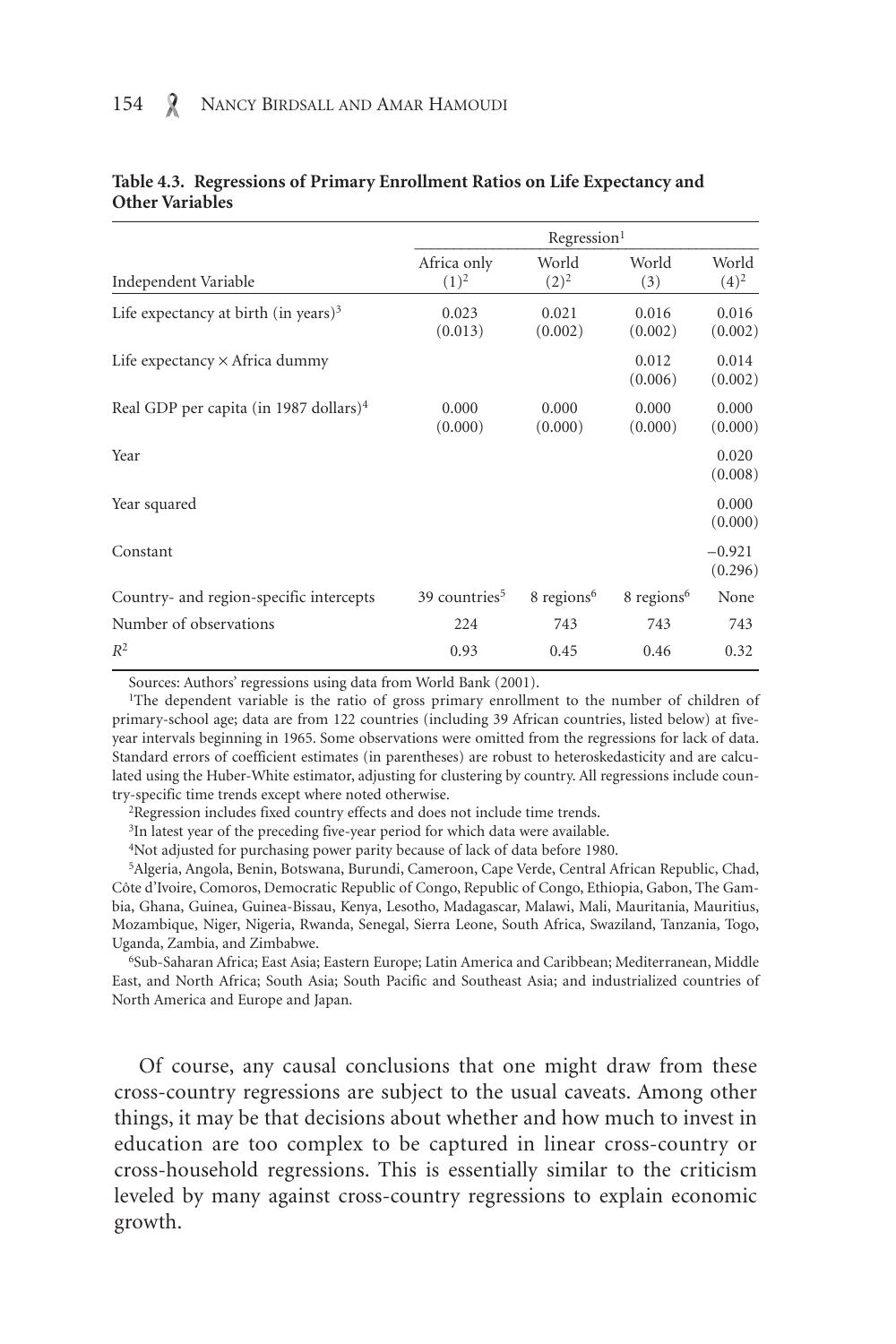|                                         | Regression <sup>1</sup> |              |         |  |
|-----------------------------------------|-------------------------|--------------|---------|--|
| Independent Variable                    | (1)                     | (2)          | (3)     |  |
| Change in life expectancy at birth over |                         |              |         |  |
| previous five years (in years)          | 0.015                   | 0.025        | 0.020   |  |
|                                         | (0.005)                 | (0.015)      | (0.010) |  |
| Change in real GDP per capita over      |                         |              |         |  |
| previous five years (in 1987 dollars)   | 0.000                   | 0.000        | 0.000   |  |
|                                         | (0.000)                 | (0.000)      | (0.000) |  |
| Constant                                |                         |              | 0.003   |  |
|                                         |                         |              | (0.021) |  |
| Country- and region-specific intercepts | 8 regions               | 39 countries | None    |  |
| Number of observations                  | 613                     | 181          | 181     |  |
| $R^2$                                   | 0.05                    | 0.25         | 0.04    |  |

**Table 4.4. Regressions of Changes in Primary Enrollment Ratios on Changes in Life Expectancy and Other Variables**

Sources: Authors' regressions using data from World Bank (2001).

<sup>1</sup>The dependent variable is the change in the gross primary enrollment ratio (see Table 4.3) over the preceding five years; data are from 122 countries (including 39 African countries, listed in the notes to Table 4.3) at five-year intervals beginning in 1970 (change from 1965) and ending in 1995. Some observations were omitted from the regressions for lack of data. See Table 4.3 for other details of the regression.

Direct causal analysis is also hampered by the lack of truly longitudinal data in Africa. In its absence, more detailed and qualitative "case study" approaches, which examine changes in educational attainment, attitudes toward investment in human capital, and health status in specific communities or countries over time, could serve well. As these data become available in sufficient detail in African contexts, this line of inquiry deserves a high priority.

Furthermore, even if life expectancy has had an effect on demand for schooling similar to the effects we estimate here, that effect may be dramatically different depending on the *direction* in which life expectancy is changing. That is to say, even if 10 additional years of life expectancy really did increase demand for schooling by some number of years, this by no means necessarily implies that a *loss* of 10 years of life expectancy would *reduce* demand for schooling by the same number of years. In an epidemic, after all, past trends are not always replicated in the future.

This is particularly the case if life expectancy in the past reflected a range of institutional and policy factors that would remain relatively constant (or could even improve) in countries hit by the epidemic. On the other hand, we cannot be sure that the future relationship will not be tighter (and thus worse where life expectancy declines), since the effect of demand for education could be exacerbated by the disproportionate number of adults affected, compared with the past when increased life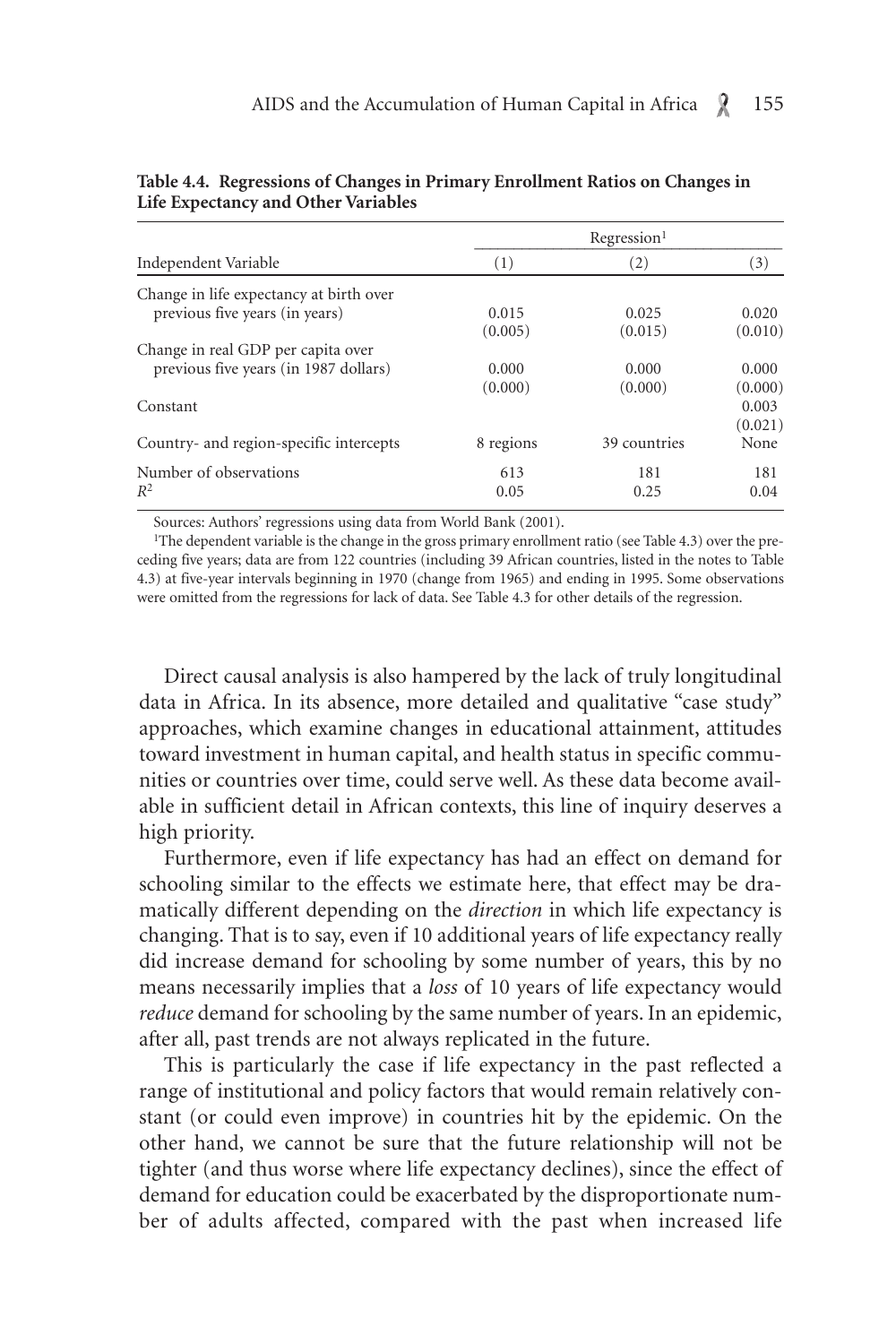expectancy resulted heavily from improvements in infant mortality. In short, although our results are only illustrative and certainly not definitive in terms of causality, they do at least provide a point from which to begin thinking about the effects of declining life expectancy on the demand for education.

# **HIV/AIDS and the Productivity of Africa's Human Capital**

AIDS is unlike many other diseases in that it disproportionately affects adults of working age. Furthermore, at least for the first decade of the epidemic, HIV was much more likely to infect the relatively well educated. The epidemic will therefore carry off an unprecedented proportion of Africa's existing human capital stock. Beyond the incalculable human tragedy visited upon those who die prematurely and their loved ones, we can expect these deaths to have effects on the productivity of those who survive.

An agglomeration of skilled workers is much more productive than an equal number of skilled workers acting alone. One of the most dramatic illustrations of this principle of increasing marginal returns to human capital is the stylized fact of the "brain drain." Skilled workers in many industries tend to migrate from places where they are relatively scarce to those where they are relatively abundant, in order to increase their income. Indian engineers, for example, can quadruple their income by moving from Kerala to Silicon Valley. Similarly, African professionals in many fields are likely to be concentrated in urban rather than rural areas, wherever they may have been born. Another indication of this phenomenon is in the formation of universities, which, after all, exist because they offer individuals with particularly specialized skills the opportunity to be in a community with others of similar or complementary skills.

Becker, Murphy, and Tamura (1990) use the idea of increasing returns to human capital to generate a model of multiple equilibria in the size, overall schooling, and welfare of households. Their reasoning is that, in the more desirable equilibrium, each household has fewer children but invests more heavily in the "quality" of each child. This increases aggregate human capital in the succeeding generation, which increases the opportunity cost of the grown children's time and the future returns to their skills, thereby inducing them, as parents themselves, also to have fewer children while increasing the attractiveness of investment in the "quality" of those children. This in turn increases their productivity, leading to the long-run persistence of a highly skilled and productive workforce. In contrast, in the less desirable equilibrium, where skills are relatively scarce, returns to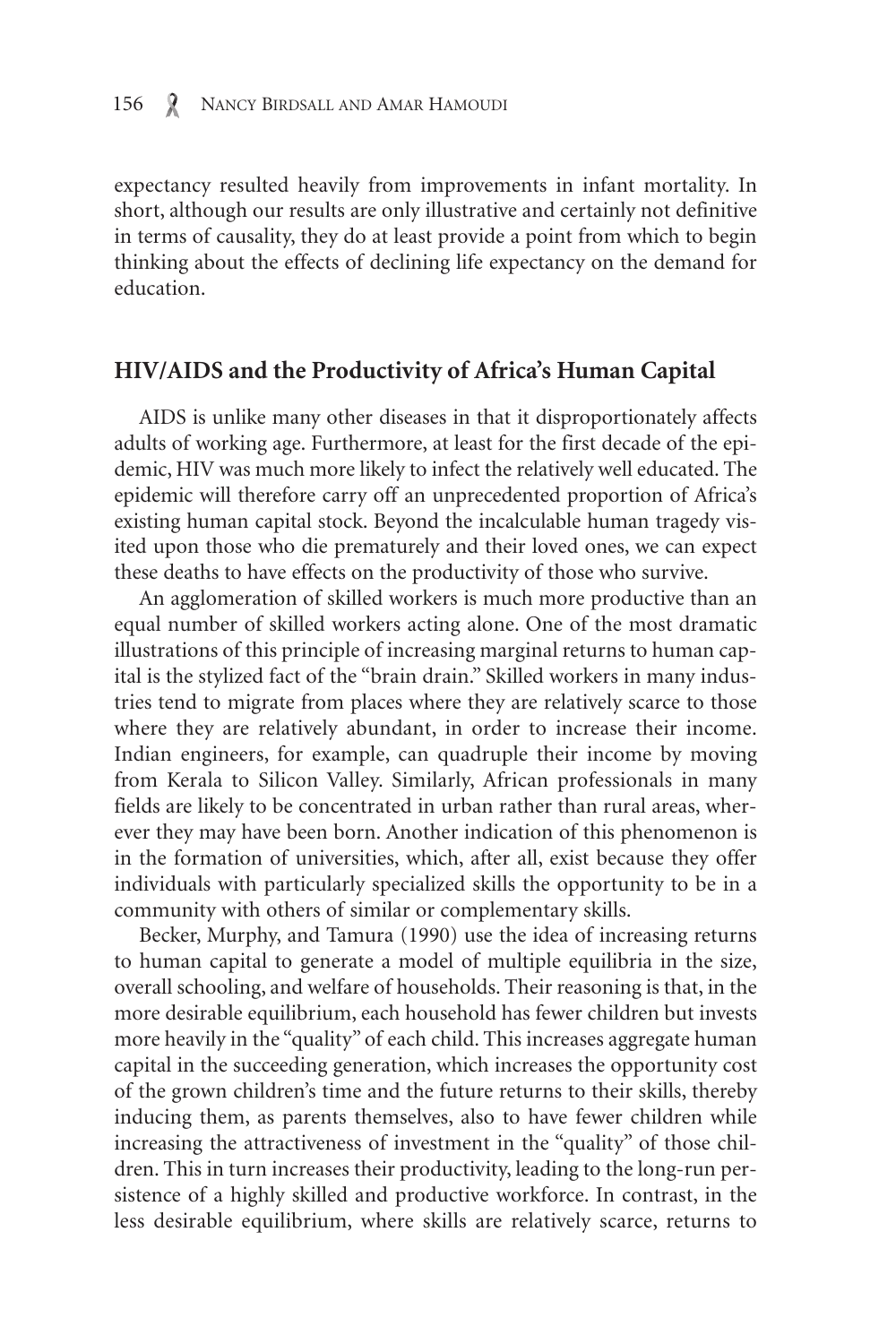

**Figure 4.7. Distribution of Countries Worldwide by Real GDP per Capita, 2002**

<sup>1</sup>Real GDP per person in 2002, corrected for purchasing power parity. 2Data were available for 148 countries, including 39 in sub-Saharan Africa.

investment in schooling are smaller and the opportunity cost of parents' time is relatively low. Parents are therefore inclined to invest time and resources in a larger number of children, who obtain less schooling, thereby perpetuating the scarcity of skills.24

The real world does indeed seem to bear out these sorts of stories based on multiple equilibria. For example, as Figure 4.7 demonstrates, the distribution of average income per capita across the countries of the world is highly bimodal, with a large cluster of very poor countries (with GDP per capita, adjusted for purchasing power parity, of up to \$2,000), another cluster of very rich ones (with GDP per capita at or around \$22,000 to \$28,000), and a smattering of countries in between. In the case of sub-Saharan Africa, only 7 of the 39 countries included in Figure 4.7 have GDP per capita (adjusted for purchasing power parity) at or above \$4,000.

This highly bimodal distribution of countries is consistent with any number of stories about the nature of economic growth. However, it also

<sup>&</sup>lt;sup>24</sup>Empirical evidence offered in studies by Psacharopoulos that private and social rates of return to education are fairly constant across countries might appear to militate against such a hypothesis. However, these studies do not capture the true social returns to education (Birdsall, 1996).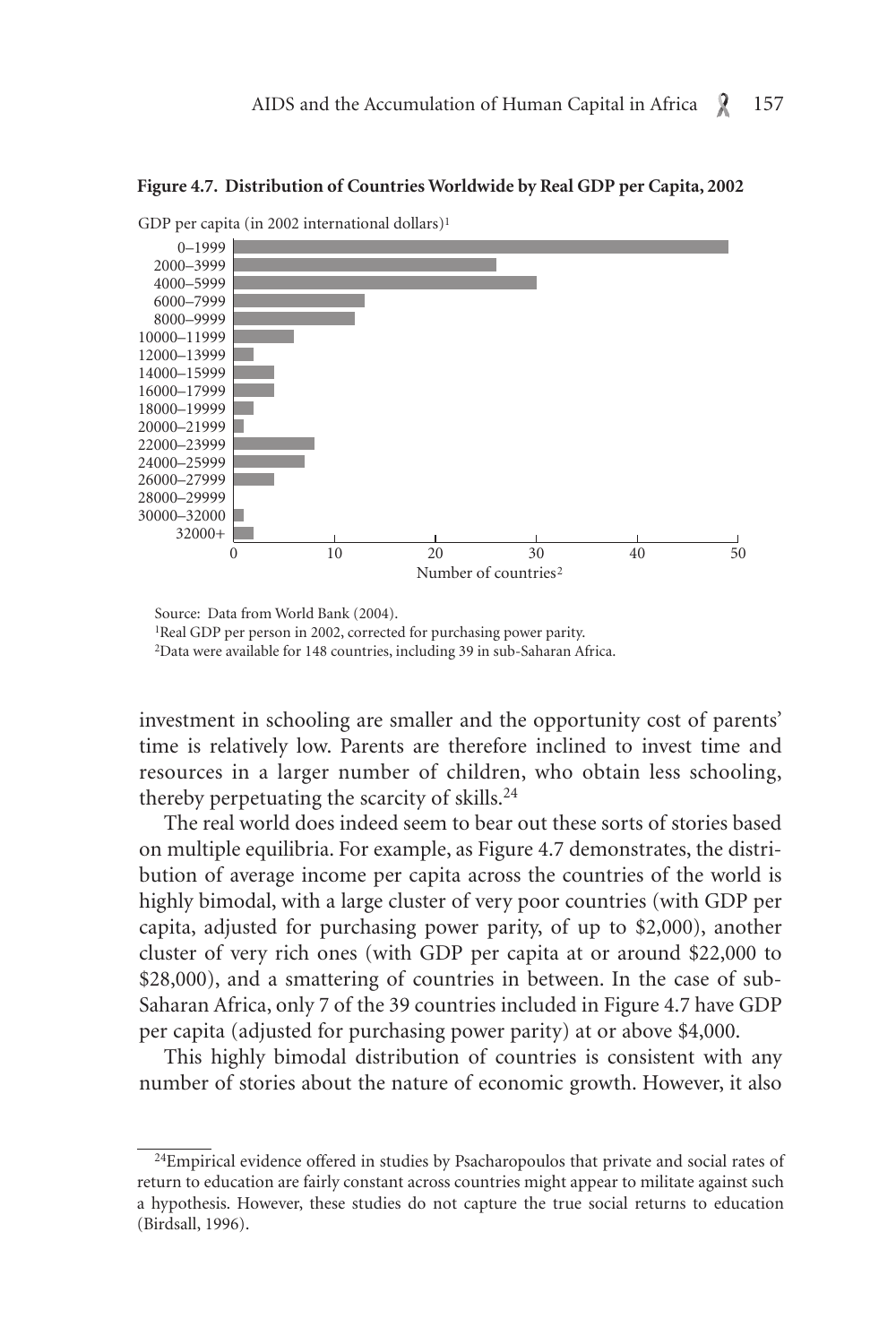rules out many traditional ones. For example, it is much easier to reconcile this stylized fact with the notion of a poverty trap—whereby very poor economies remain very poor until some positive external shock breaks the vicious cycle—than with some stagewise model of development. Therefore, although of course the stylized fact of bimodal income distribution does not by itself imply the existence of poverty traps, it is quite consistent with such a hypothesis.

A sufficiently large increase in life expectancy could jump-start an economy (Bloom and Canning, 2000), as could a large decline in fertility, since the latter subsequently produces a greatly increased ratio of workers to children (Kelley and Schmidt, 1996, 1999; Williamson, 1998). In these and other cases, the story is generally applied to various of the so-called miracle economies of East Asia, where large gains in life expectancy, declines in fertility, and subsequent huge increases in the number of workers relative to children (and the elderly) occurred throughout much of the highgrowth decades of the 1970s and 1980s.<sup>25</sup> In a case study in Uganda, Bigsten and Kayizzi-Mugerwa (1999) suggest that the structural constraints typical of a poverty trap (although they do not use that expression) make it difficult to capture the benefits of globalization in the short run, even with a substantially improved policy environment.

Similarly, the accumulation of human capital beyond some critical mass is likely to be one such shock in itself. Lau and others (1996), analyzing cross-sectional evidence from Brazilian states, find that the impact of education on total economic output becomes particularly dramatic only after the average level of education of the workforce reaches a certain threshold; in Brazil this threshold was reached when average educational attainment reached about three to four years. Most African nations, especially in the southern part of the continent, have made progress in building their own critical mass of skills. In Botswana gross secondary school enrollment increased from 19 percent of the school-aged population at the beginning of the 1980s to 56 percent in the mid-1990s. Over the same period this rate increased from 8 percent to 47 percent in Zimbabwe, and from 3 percent to 98 percent in Malawi. Between the early 1970s and the mid-1990s, South Africa's gross secondary school enrollment ratio increased from 20 percent to 84 percent (World Bank, 2001). The AIDS epidemic, however, has hit

<sup>&</sup>lt;sup>25</sup>Similarly, Bloom, Canning, and Malaney (1999) describe for East Asia a world of "cumulative causation," in which low incomes and adverse demographic and health conditions in East Asia formed a web of cause and effect until the early 1960s. These authors attribute the escape from the vicious cycle to rapid improvements in health, which reoriented the causal cycle, resulting in extremely rapid economic growth.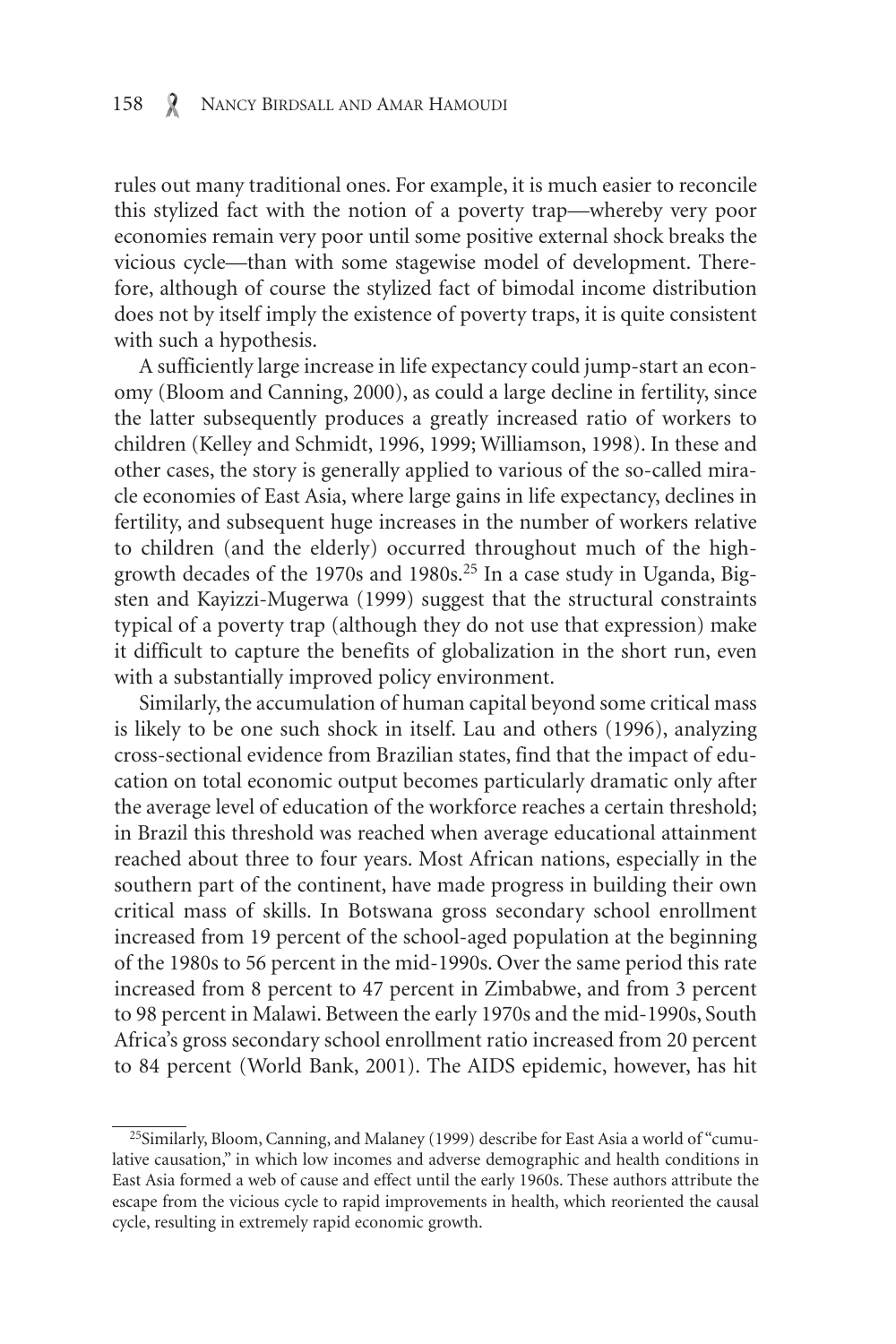these nations hardest: the six countries worst affected by HIV/AIDS are located in Southern Africa, with adult HIV prevalence ratios exceeding 20 percent in 6 countries, including Botswana and Swaziland where they approach 40 percent (UNAIDS, 2004). By skimming off the most skilled workers in the economy (at least in the first wave), HIV/AIDS threatens to forestall the emergence of a critical mass of these workers.

These effects are difficult to quantify at the microeconomic level, since they follow a dynamic in which the number of already-educated people increases the social (that is, external to individuals) return to education, but not necessarily the private return. The measured private return may actually decline, as noted above, as more people are educated and skilled workers become relatively more plentiful. This is what explains Psacharopoulos's finding that private returns, especially to higher education, tend to diminish as country GDP per capita rises.26 (Implicitly, the model presented by Becker, Murphy, and Tamura assumes that, other things equal, some of the positive externalities associated with a larger total stock of human capital are reflected at least in the form of higher absolute private returns.) At the aggregate level, however, it is individuals' decisions about these investments that determine the number of educated people. Increasingly sophisticated empirical techniques have been employed to quantify effects in the context of these sorts of causal cycles. In the meantime, however, it is sufficient to understand the qualitative implications of the loss of the positive externalities generated by Africa's stock of skilled and educated workers. The first of these is an increase in the rate of brain drain, as skilled workers move to take advantage of these externalities elsewhere. The second is a decrease in the average productivity of those workers (unskilled as well as skilled) who do survive. The third is a decline in the demand for schooling among workers in the future, attendant on a decline in the absolute, if not the marginal, private returns to education.

# **HIV/AIDS, Physical Capital, and Human Capital**

Human capital and physical capital are complementary. For example, Birdsall, Pinckney, and Sabot (1997) posit that, where credit markets are incomplete or imperfect, poor households must finance their investments

<sup>26</sup>Psacharopoulos (1994) also reports diminishing social returns to education with higher GDP per capita, but this is because he measures the "social" return at the country level as simply the private return minus the country-specific cost of schooling at different levels.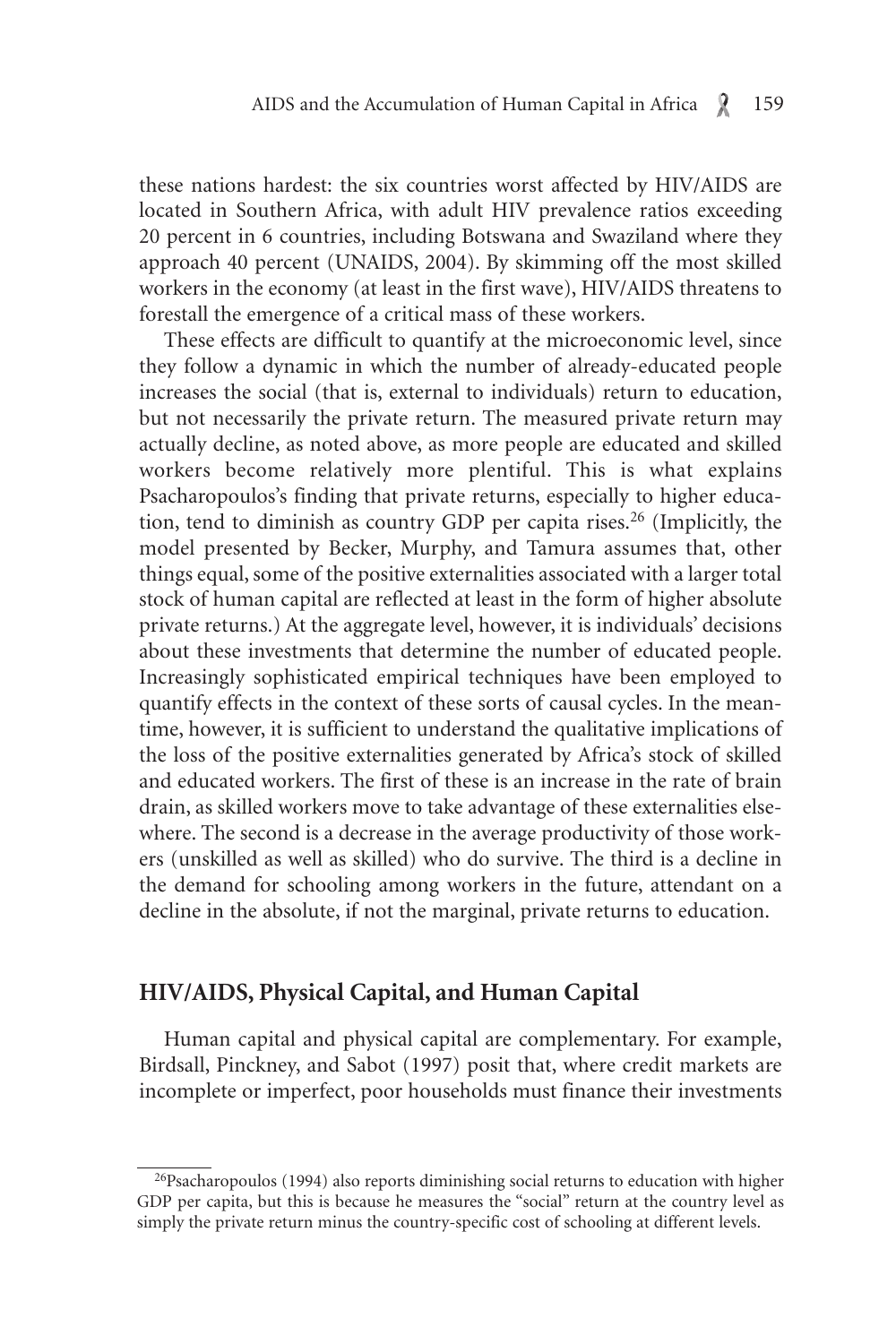entirely out of their own savings. These credit-constrained households, therefore, save not only to buffer against stochastic income shocks, but also to finance investment. Because they will invest only when the expected return exceeds the (relatively high) discount rate, investments available to the poor are likely to have higher returns than those available to the rich, who are unable to take advantage of these investment opportunities because of imperfections in the credit market.

This situation holds particularly true for investments in human capital, which yield extremely high private returns relative to most other investments, but are nontransferable and hence extremely difficult to guarantee. For example, once trained, an individual has no reason to fear expropriation of his or her newly acquired skill, and so, in the absence of sophisticated credit monitoring mechanisms, that individual may choose not to make good on any commitment to repay the training costs. The rich, therefore, supplement investments in their own human capital with investments in third-party instruments, including, for example, equity markets and other traditional instruments. These are easier to guarantee, but they are also likely to be less productive than the investments of the poor (in their farms and businesses as well as in their human capital).<sup>27</sup> In such contexts, if the poor are forced to forgo investments in their own education for lack of savings, the potential benefits are lost to the economy.

One of the most salient clinical characteristics of HIV/AIDS is the long period of illness before the infected person finally succumbs. Evidence from a recent cohort study in rural Uganda suggests that the median time from infection to death in that setting is about 10 years, during which the illness becomes more and more debilitating, with the last 10 months usually spent in a state of complete incapacity (Morgan and others, 2002). Since those infected are likely to be adults of working age, this protracted illness hits household saving and investment twice: first by depriving the household of a wage earner, and then by requiring an outlay of household resources to care for the infected person. Although some of these outlays are financed by diverting present consumption or through interhousehold transfers, evidence suggests that most of it is financed by reductions in saving and the selling off of physical assets (Menon and others, 1998; Béchu, 1998). Poorer households, when forced to make these adjustments, are obviously more likely to have to forgo investment in the human capital of their children. Amplifying this effect is the fact that the loss of adults in a household often increases the opportunity cost of the children's time,

<sup>27</sup>See also Acemoglu (1997) and Acemoglu and Pischke (1999).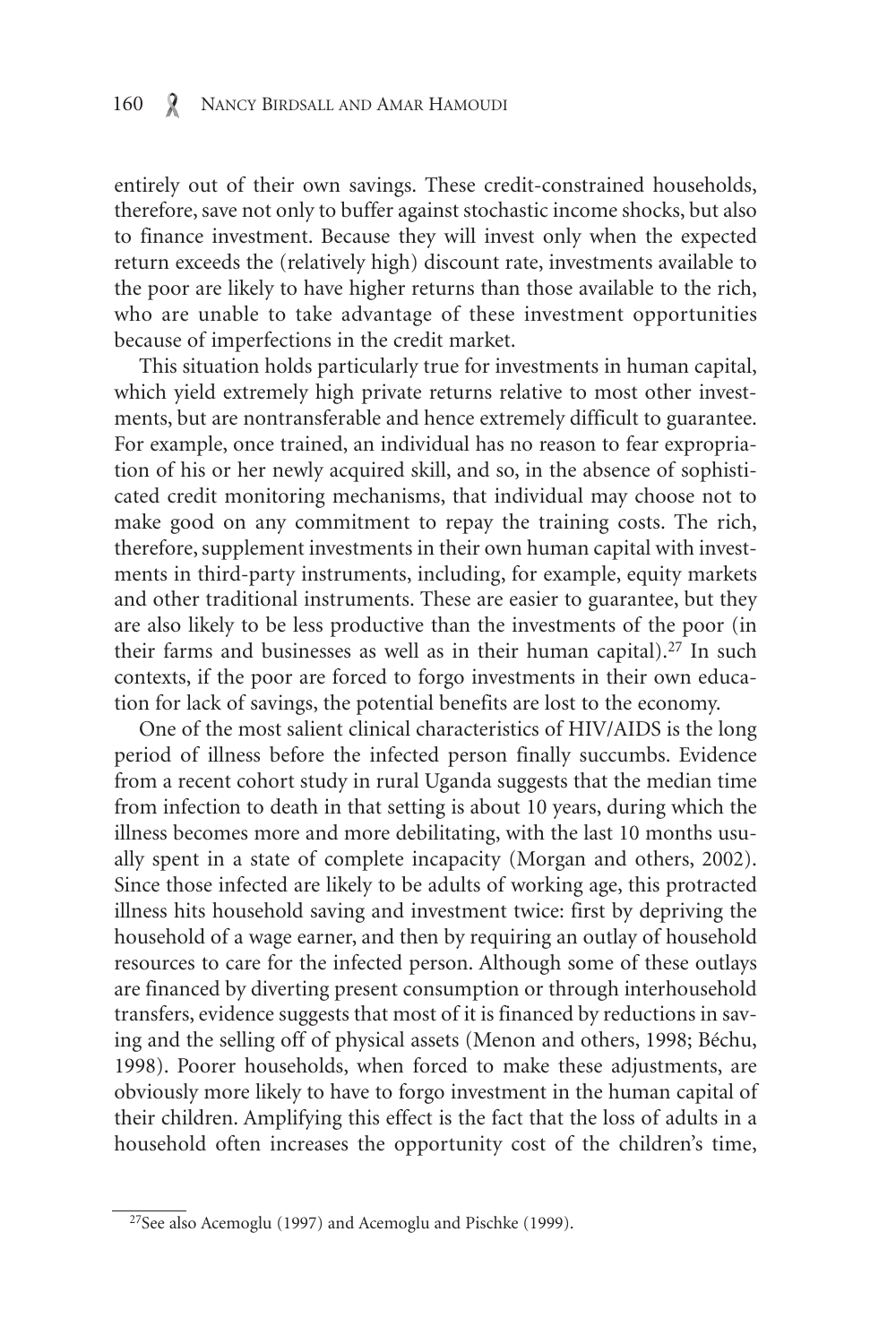because their work becomes more vital to the ongoing operation of the household (Mutangadura, 2000).

Furthermore, using year- and country-specific data from Latin America, Behrman, Birdsall, and Székely (2001) find evidence that, when and where the financial markets in the region have been more open to international capital flows, the skill premium in wages has been higher; that is, the returns to secondary and higher education are greater relative to the returns to primary schooling. They infer that skilled labor is complementary to capital, so that new investments in physical capital generate increased demand for skills. Intuitively, the idea that physical capital and human capital are complementary is appealing—specialized skills are required, for example, in the operation and maintenance of most machines. The AIDS epidemic is likely to have a dramatic effect not only on domestic saving (through the foreshortening of time horizons and the increased demand for present consumption to finance medical care), but also on the attractiveness of foreign investment. These effects together are likely to erode the physical capital stock in many of the hardest-hit countries. Insofar as this in turn reduces the skill premium, it will reduce incentives for households to invest resources and time in the education of their children beyond the basic, primary level.

## **Conclusion**

This chapter has explored four channels by which the epidemic of HIV/AIDS in Africa may affect the size, rate of growth, and productivity of the continent's human capital stock. It would make for a compelling presentation, no doubt, if we could add up the effects of these four channels both on the future expected stock of total human capital and on economic growth itself through any change in the economy-wide return to the adjusted stock. We have not developed the complex model that might guide us in doing that, and we believe in any event that the results of any such simulation would be highly sensitive to some basic assumptions about the dynamics of the process. Such models must take into account the likelihood of multiple equilibria, the interactions between general and local characteristics, and other complicating factors about which we still have very little information. This is true both in terms of the expected total stock and certainly in terms of the expected economic effects.

However, we do believe that the evidence for the channels described adds up to the qualitative conclusion that, absent offsetting policies and programs, the AIDS epidemic is likely to worsen Africa's dearth of human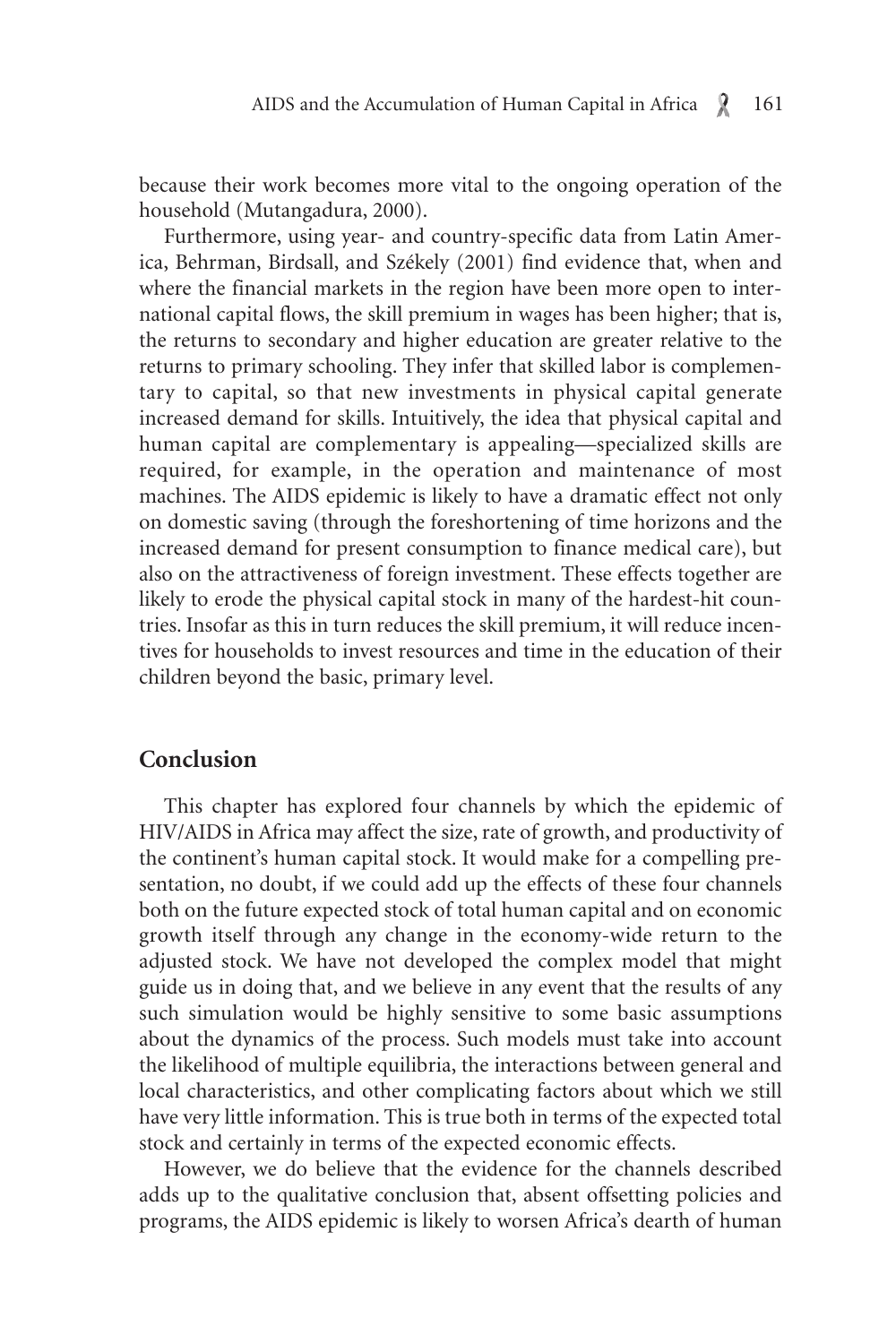capital. The epidemic could have this effect not only from the supply side, by reducing the capacity of the educational system to train the next generation, but also from the demand side, by foreshortening time horizons and increasing the opportunity cost of children's time, thus making investment in schooling less attractive. These effects will slow the rate of Africa's *accumulation* of human capital. The epidemic also threatens to erode the already *existing* human capital stock, as the death of many of the continent's most skilled workers reduces the average productivity of those left behind. Finally, the epidemic threatens to sap away the savings and physical capital assets of households and nations across the continent, thereby reducing the productivity of workers who rely on physical capital to make use of their skills.

Of course, the effects of the epidemic on the accumulation and productivity of human capital in Africa are likely to go beyond those explored here. For example, to the extent that states are forced to reorient their fiscal priorities to health spending, to care for those already infected and dying, education systems may find themselves starved for funding. Furthermore, the orphaning of millions of children across the continent may be expected to leave communities unable to rear children with the traditional level of care or attention. The four effects emphasized in this chapter are relevant to understanding the economics of human capital and have the potential over the long run to, if not offset, at least reduce the stock of human capital and the economic gains from that capital in countries affected by HIV/AIDS.

Our analysis is not meant to be a counsel of despair, however. Rather, it illustrates the likely need for adjustment, for example in countries' educational policies and priorities, including teacher salaries and placement, class size, spending on student transportation (given the particular difficulties in staffing small rural schools), and other changes to minimize the effects of AIDS on the availability and quality of schooling. It also illustrates the logic of ensuring that information about public efforts to contain the epidemic, and successes in those efforts, are well publicized, because this may help maintain demand for schooling in the face of shortterm perceptions of declining returns. The analysis has implications for expected growth in the region, and thus for fiscal expectations and the sustainability of the large debt stock borne by many African countries. For the countries worst hit by the AIDS epidemic, it reinforces the logic of massive donor support, to reduce the probability of countries falling into the wrong, low-level, "poverty trap" equilibrium by fighting the disease itself and by helping finance the additional costs of meeting all the development challenges the region faces, including the education challenge. Finally, for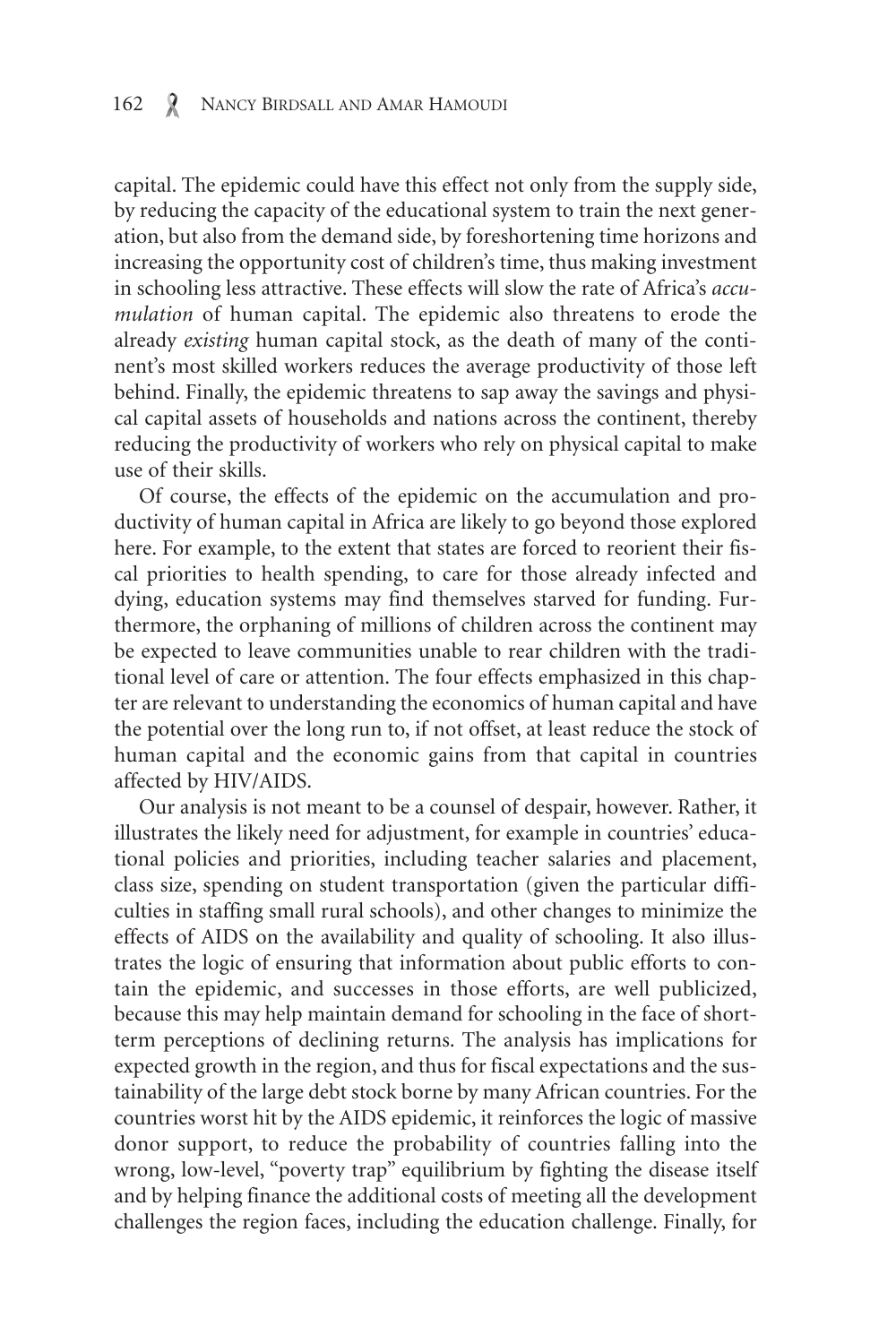the community of research economists, it illustrates the multiple links among health, education, and economic growth; the relevance of the demand as well as the supply side for sustaining and increasing education; and, more generally, the centrality of human capital to development progress.

# **References**

- Acemoglu, Daron, 1997, "Matching, Heterogeneity, and the Evolution of Income Inequality," *Journal of Economic Growth*, Vol. 2, No. 1, pp. 61–92.
	- ———, and Jorn-Steffen Pischke, 1999, "Beyond Becker: Training in Imperfect Labor Markets," *Economic Journal Features,* Vol. 109, No. 3, pp. F112–F142.
- African Development Forum, 2000, "HIV/AIDS and Economic Development in Sub-Saharan Africa," report of a conference on "AIDS: The Greatest Leadership Challenge," Addis Ababa, Ethiopia, December 3–7.
- Ainsworth, Martha, and Innocent Semali, 1998, "Who Is Most Likely to Die of AIDS? Socioeconomic Correlates of Adult Deaths in Kagera Region, Tanzania," in *Confronting AIDS: Evidence from the Developing World,* ed. by Martha Ainsworth, Lieve Fransen, and Mead Over (Brussels: European Commission).
- Barro, Robert J., and Jong-Wha Lee, 1996, "Barro-Lee Data Set: International Measures of Schooling Years and Schooling Quality" (Washington: World Bank).

———, 2000, "International Data on Educational Attainment Updates and Implications," Working Paper No. 7911 (Cambridge, Massachusetts: National Bureau for Economic Research).

- Béchu, N., 1998, "The Impact of AIDS on the Economy of Families in Côte d'Ivoire: Changes in Consumption Among AIDS-Affected Households," in *Confronting AIDS: Evidence from the Developing World,* ed. by M. Ainsworth and others (Brussels: European Commission).
- Becker, Gary S., K.M. Murphy, and R. Tamura, 1990, "Human Capital, Fertility, and Economic Growth," *Journal of Political Economy*, Vol. 98, No. 5, pp. S12–S37.
- Behrman, Jere R., and Nancy Birdsall, 1983, "Quality of Schooling: Quantity Alone is Misleading," *American Economic Review,* Vol. 73, No. 5, pp. 928–46.
- Behrman, Jere R., Nancy Birdsall, and M. Székely, 2001, "Economic Policy and Wage Differentials in Latin America," Penn Institute for Economic Research Working Paper No. 01–048 (Philadelphia: University of Pennsylvania).
- Behrman, Jere R., S. Duryea, and M. Székely, 1999, "Schooling Investments and Macroeconomic Conditions: A Micro-Macro Investigation for Latin America and the Caribbean," Working Paper No. 407 (Washington: Inter-American Development Bank).
- Bigsten, Anne, and Steve Kayizzi-Mugerwa, 1999, *Crisis, Adjustment, and Growth in Uganda: A Study of Adaptation in an African Economy* (London: Macmillan).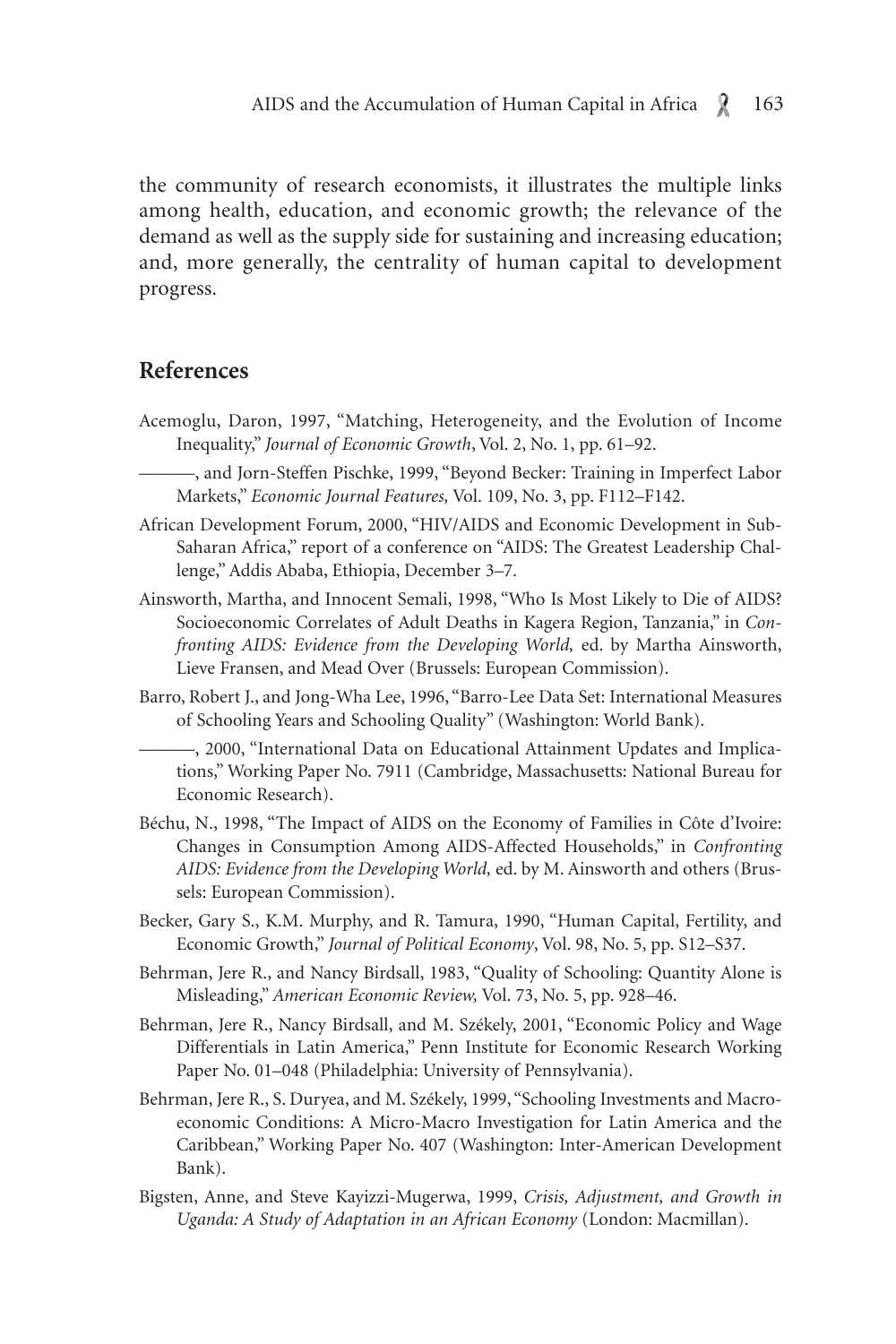- Birdsall, Nancy, 1996, "Public Spending on Higher Education in Developing Countries: Too Much or Too Little?" *Economics of Education Review,* Vol. 15, No. 4, pp. 407–19.
	- ———, 1999, "Education: The People's Asset," CSED Working Paper No. 5 (Washington: Brookings Institution).
	- ———, and Juan-Luis Londoño, 1997, "Asset Inequality Matters: An Assessment of the World Bank's Approach to Poverty Reduction,"*American Economic Review*, *Papers and Proceedings,* Vol. 87, No. 2, pp. 32–37.
- Birdsall, Nancy, and L. O'Connell, 1999, "Putting Education to Work in Egypt," paper presented at a conference on "Growth Beyond Stabilization: The Prospects for Egypt," Cairo, February 3–4.
- Birdsall, Nancy, Richard H. Sabot, and Thomas C. Pinckney, 1997,"Equity, Savings, and Growth," CSED Working Paper No. 8 (Washington: Brookings Institution).
- Birdsall, Nancy, David Ross, and Richard H. Sabot, 1995, "Inequality and Growth Reconsidered: Lessons from East Asia," *World Bank Economic Review*, Vol. 9, No. 3, pp. 477–508.
- Bishai, David, and others, 2003, "Does Biological Relatedness Affect Child Survival?" *Demographic Research,* Vol. 8, Art. 9.
- Bloom, David E., and David Canning, 2000, "Public Health: The Health and Wealth of Nations," *Science,* Vol. 287, pp. 1207–08.

———, and P.N. Malaney, 1999, "Demographic Change and Economic Growth in Asia," CAER II Discussion Paper No. 58 (Cambridge, Massachusetts: Harvard University).

- Case, Anne, Christina Paxson, and Joseph Ableidinger, 2004, "Orphans in Africa: Parental Death, Poverty, and School Enrollment," *Demography*, Vol. 41, No. 3, pp. 483–508.
- Deheneffe, Jean-Claude, Michael Caraël, and Amadou Noumbissi, 1998, "Socioeconomic Determinants of Sexual Behaviour and Condom Use," in *Confronting AIDS: Evidence from the Developing World,* ed. by M. Ainsworth and others (Brussels: European Commission).
- Deininger, Klaus, Marito Garcia, and K. Subbarao, 2003, "AIDS-Induced Orphanhood as a Systemic Shock: Magnitude, Impact, and Program Interventions in Africa," *World Development*, Vol. 31, No. 7, pp. 1201–20.
- Filmer, Deon, 1998, "The Socioeconomic Correlates of Sexual Behaviour: A Summary of Results from an Analysis of DHS Data," in *Confronting AIDS: Evidence from the Developing World,* ed. by M. Ainsworth and others (Brussels: European Commission).
- Hamoudi, Amar, and Nancy Birdsall, 2002, "HIV/AIDS and the Accumulation and Utilization of Human Capital in Africa," Working Paper No. 2 (Washington: Center for Global Development).
- Joint United Nations Programme on HIV/AIDS (UNAIDS), 2004, *2004 Report on the Global AIDS Epidemic* (Geneva).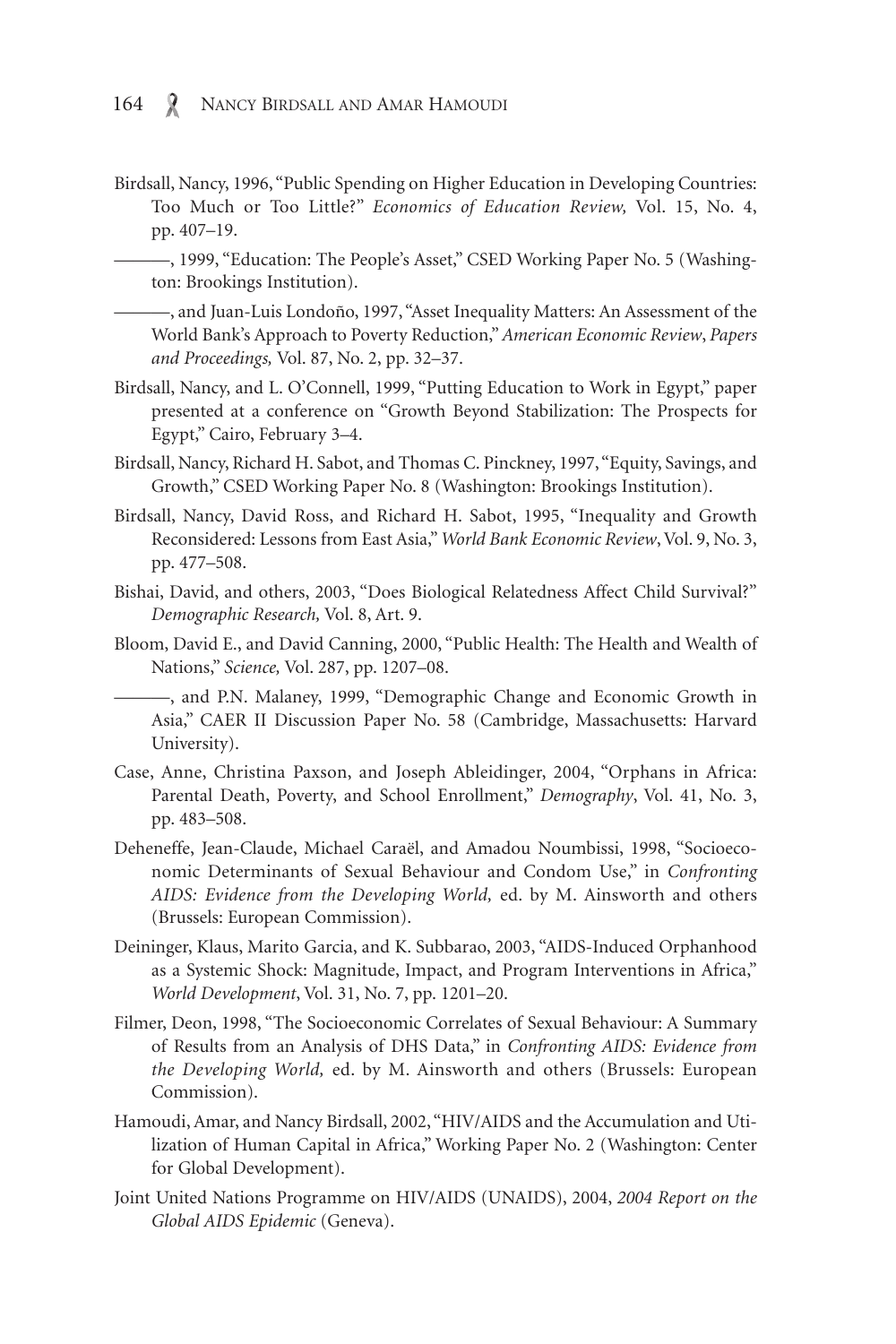––—––, United Nations Children's Fund (UNICEF), and U.S. Agency for International Development (USAID), 2004,"Children on the Brink 2004: A Joint Report of New Orphan Estimates and a Framework for Action" (Geneva).

- Kalemli-Ozcan, Sebnem, Harl E. Ryder, and David N. Weil, 2000, "Mortality Decline, Human Capital Investment, and Economic Growth," *Journal of Development Economics*, Vol. 62, No. 1, pp. 1–23.
- Kelley, Allen C., and Robert M. Schmidt, 1996, "Saving, Dependency, and Development," *Journal of Population Economics*, Vol. 9, No. 4, pp. 365–86.
	- ———, 1999, "Economic and Demographic Change: A Synthesis of Models, Findings, and Perspectives" (unpublished; Durham, North Carolina: Duke University).
- Lau, Lawrence J., and others, 1996, "Education and Economic Growth: Some Cross-Sectional Evidence," in *Opportunity Foregone: Education in Brazil,* ed. by Nancy Birdsall and Richard H. Sabot (Baltimore, Maryland: The Johns Hopkins University Press for the Inter-American Development Bank).
- Malaney, P., 2000, "The Impact of HIV/AIDS on the Education Sector in Southern Africa," CAER Discussion Paper No. 81 (Cambridge, Massachusetts: Harvard University).
- Menon, R., and others, 1998, "The Economic Impact of Adult Mortality in Households in Rakai District, Uganda," in *Confronting AIDS: Evidence from the Developing World,* ed. by Martha Ainsworth, Lieve Fransen, and Mead Over (Brussels: European Commission).
- Mincer, Jacob, 1974, *Schooling, Experience, and Earnings* (New York: National Bureau of Economic Research and Columbia University Press).
- Morgan, Dilys, and others, 2002,"HIV-1 Infection in Rural Africa: Is There a Difference in Median Time to AIDS and Survival Compared with That in Industrialized Countries? *AIDS*, Vol. 16, No. 4, pp. 597–604.
- Mutangadura, Gladys B., 2000, "Household Welfare Impacts of Mortality of Adult Females in Zimbabwe: Implications for Policy and Program Development" (unpublished; Washington: International AIDS Economics Network).
- Pritchett, Lant, 1999,"Where Has All the Education Gone?" (unpublished; Washington: World Bank).
- Psacharopoulos, George, 1994,"Returns to Investment in Education: A Global Update," *World Development,* Vol. 22, No. 9, pp. 1325–43.
- Schultz, Theodore W., 1961, "Investment in Human Capital," *American Economic Review*, Vol. 51, No. 1, pp. 1–17.

———, 1989, "Education Investments and Returns," in *Handbook of Development Economics*, Vol. I, ed. by Hollis B. Chenery and T.N. Srinivasan (Amsterdam: North Holland Press).

- Sen, Amartya, 1999, *Development as Freedom* (New York: Alfred A. Knopf).
- United Nations Children's Fund (UNICEF), 2000, *The Progress of Nations 2000* (New York). Available via the Internet: www.unicef.org/pon00/contents.htm.